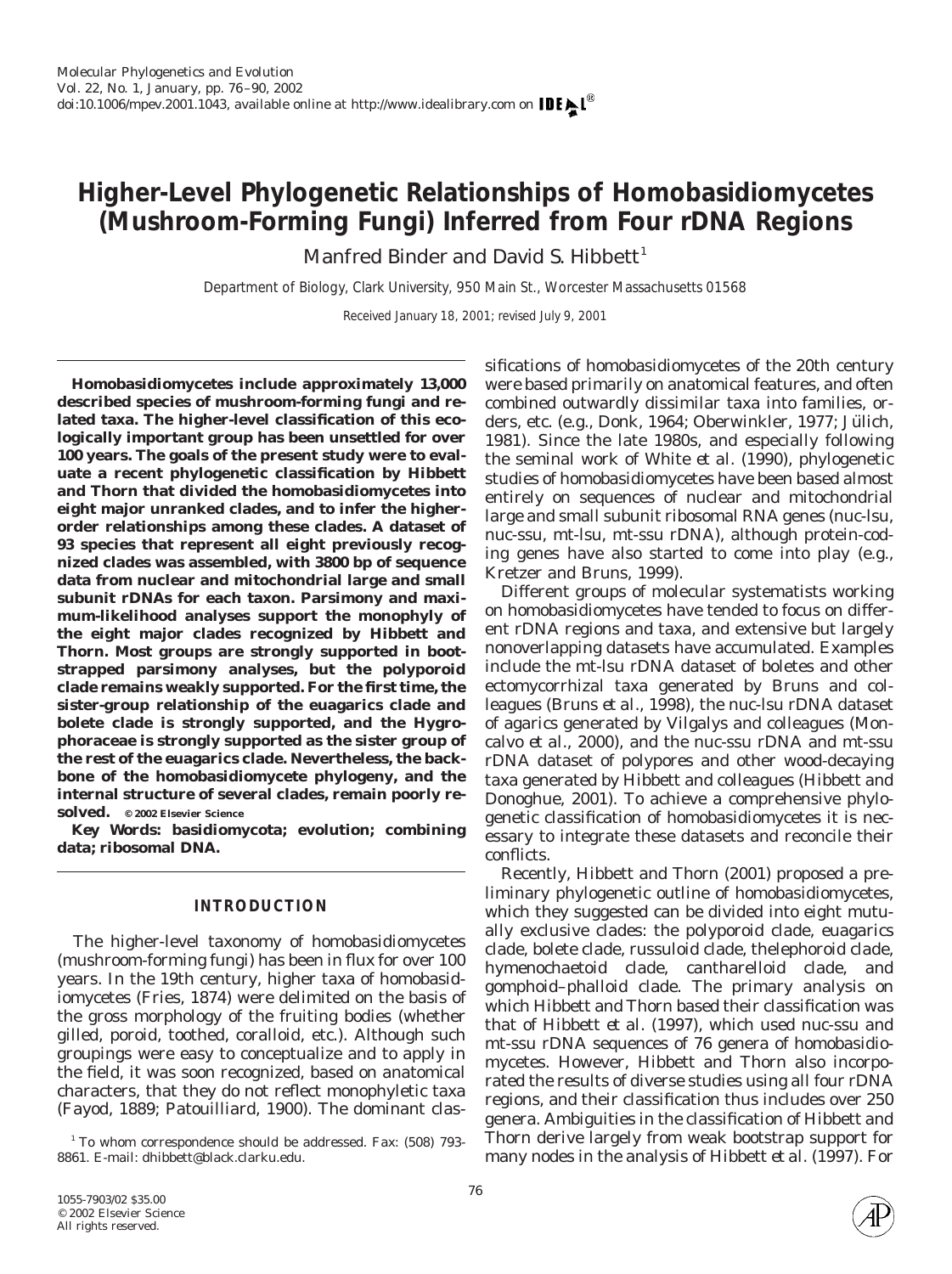example, the polyporoid and hymenochaetoid clades were both supported by less than 50% of the bootstrap trees (Hibbett *et al.* 1997). In addition, nodes along the "backbone" of the phylogeny were weakly supported, so higher-order relationships among the eight major clades of homobasidiomycetes were not resolved with confidence. Another source of ambiguity in the classification of Hibbett and Thorn was conflict among the different phylogenetic studies that they attempted to synthesize. For example, the nuc-lsu rDNA analysis of Moncalvo *et al.* (2000) suggested that the Hygrophoraceae are nested among other agarics (in the euagarics clade *sensu* Hibbett and Thorn), but the mt-lsu rDNA analysis of Bruns *et al.* (1998) suggested that the Hygrophoraceae are not in this group.

The goals of the present study were to test support for the eight major clades of homobasidiomycetes recognized by Hibbett and Thorn and assess their higherorder relationships. A dataset of all four commonly analyzed rDNA coding regions was constructed, with taxa representing all eight clades recognized by Hibbett and Thorn. Analyses of subpartitions of the data were used to determine which regions or combinations of regions provide support for different clades within the homobasidiomycetes.

# **MATERIALS AND METHODS**

A data matrix containing 91 species of homobasidiomycetes and two heterobasidiomycetes ("jelly fungi") was constructed, with sequences of nuclear and mitochondrial large and small subunit rDNA sequences for each taxon (Table 1). Two hundred fifty-eight sequences were published previously and 114 sequences were newly generated for this study (Table 1). In 23 species, the sequences of the different rDNA regions represent more than one isolate (Table 1).

DNA was isolated from fresh, frozen, or freeze-dried mycelium or fruiting bodies using a SDS-NaCl extraction buffer, with phenol-chloroform extractions and ethanol precipitation or GeneClean purification (Bio101, La Jolla, CA). The PCR was used to amplify four rDNA regions: nuc-ssu rDNA (bounded by primers PNS1 and NS8; however, 19 taxa included only 0.6–1.4 kb nuc-ssu rDNA sequences; Table 1), partial nuc-lsu rDNA (bounded by primers LR0R and LR5), partial mt-ssu rDNA (bounded by primers MS1 and MS2), and partial mt-lsu rDNA (bounded by primers ML5 and ML6). Amplified rDNAs were sequenced using standard primers and protocols for automated fluorescent cycle sequencing (White *et al.,* 1990; Bruns and Szaro, 1992; Hibbett and Donoghue, 1995; Hibbett, 1996; for primer sequences, see these publications and http:// plantbio.berkeley.edu/~bruns/ and http://www.botany. duke.edu/fungi/mycolab/default.htm).

Sequences were assembled using Sequencher 3.0 (GeneCodes, Ann Arbor, MI) and aligned by hand in the PAUP\* 4.0 data editor (Swofford, 1999). Sequences were deposited in GenBank (Accession Nos. AF393043– AF393156, AF393373), and the alignment has been deposited in TreeBASE (Accession No. 5644). Regions of ambiguous alignment were excluded, and gaps were treated as missing data. Phylogenetic analyses were performed using PAUP\*. The heterobasidiomycetes *Dacrymyces chrysospermus* and *Auricularia auricula-judae* were used for rooting purposes. All parsimony analyses used unordered characters, with equal weighting of characters and transformations, random taxon addition sequences, and TBR branch swapping. Other settings for specific analyses are described below.

Prior to combining the data, a series of analyses was performed to assess whether there is significant conflict among the data partitions. Briefly, the tests of conflict involved a pair of intragenomic tests of conflict (i.e., nuc-ssu vs nuc-lsu and mt-ssu vs mt-lsu), followed by an intergenomic test of conflict (nuc-ssu  $+$ nuc-lsu vs mt-ssu  $+$  mt-lsu). The intragenomic test was performed as follows: (1) Bootstrapped parsimony analyses of each individual region were performed, and positively conflicting nodes supported by at least 90% of the bootstrap trees in both data partitions were selected for further evaluation (bootstrap analyses used 100 replicates, with one heuristic search per replicate, keeping up to 100 trees per replicate, and MAXTREES set to 10,000). (2) Unconstrained parsimony analyses of each region were performed (a twostep search protocol was employed: step one used 100 heuristic searches, keeping up to 10 trees per replicate; step two used TBR branch swapping on the shortest trees found in step one, with MAXTREES set to 1000). (3) Constraint trees that forced monophyly of the strongly supported conflicting nodes were used to perform constrained analyses of the data partitions, using the same settings as the unconstrained analyses (only one node was constrained in each analysis). (4) Constrained and unconstrained trees were compared using the Kishino-Hasegawa (1989) maximum-likelihood test (see description of ML analyses for settings, below) and the Templeton (1983) nonparametric parsimony test, both implemented in PAUP\*. A significant result with either test was taken as evidence of strongly supported conflict among the data partitions.

Species found to have significant intragenomic conflicts were deleted and the intergenomic test of conflict was performed (following the same protocol as the intragenomic tests). After testing for conflict, *Gloeophyllum sepiarium* and *Dentocorticium sulphurellum* were pruned from the dataset. Neither exhibited strongly supported conflict among data partitions, but the placement of *G. sepiarium* in prior analyses has been labile (Hibbett and Donoghue, 2001), and it was thought that it could have a destabilizing effect on the topology.

Parsimony analyses were performed using the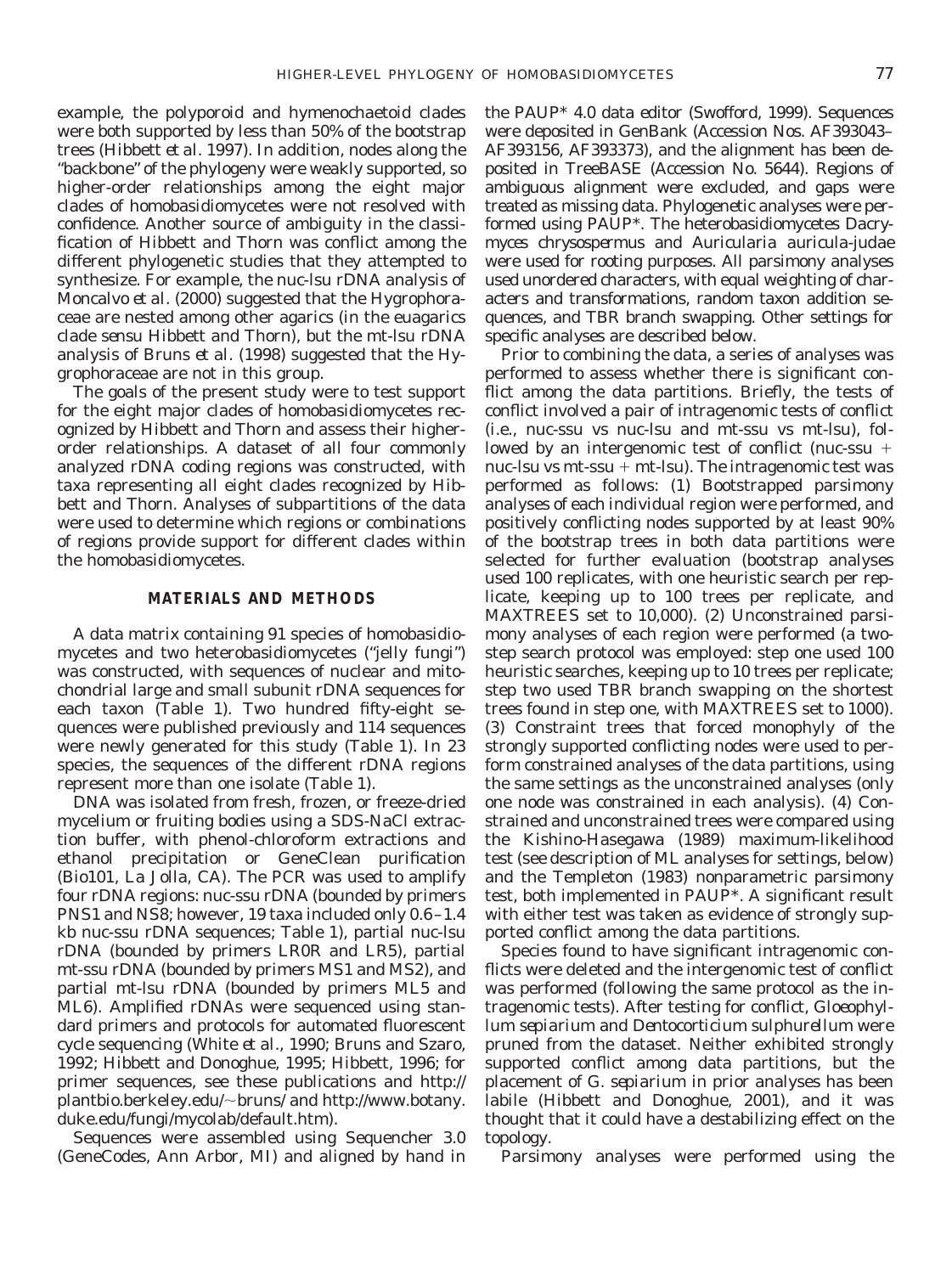# **TABLE 1**

## **Species Examined (with Each Unique Isolate on a Separate Line), Collection Numbers, and GenBank Accession Numbers**

| <b>Species</b>                                 | No.                              | nuc-ssu                         | nuc-lsu                           | mt-ssu                | mt-lsu<br>AF393087 <sup>ª</sup>   |  |
|------------------------------------------------|----------------------------------|---------------------------------|-----------------------------------|-----------------------|-----------------------------------|--|
| Abortiporus biennis                            | <b>KEW 210</b>                   | AF334899                        | AF287842                          | AF334868              |                                   |  |
| Agaricus bisporus                              | <b>DSH 96-057</b>                |                                 |                                   | AF026656              |                                   |  |
| A. bisporus                                    | SAR 88/411                       |                                 | U11911                            |                       | AD001538                          |  |
| A. bisporus                                    | no ID                            | L36658                          |                                   |                       |                                   |  |
| Albatrellus skamanius                          | DAOM 220694                      | AF287829                        | AF393044 <sup>ª</sup>             | AF287817              |                                   |  |
| A. skamanius                                   | JL 92-89                         |                                 |                                   |                       | AD001542                          |  |
| Albatrellus syringae                           | CBS 728.85                       | AF026632                        | $AF393045^1$                      | AF026674              |                                   |  |
| A. syringae                                    | DAOM 216918                      |                                 |                                   |                       | AD001543                          |  |
| Amanita muscaria                               | Moncalvo 96/63                   | AF026631                        |                                   | AF026673              |                                   |  |
| A. muscaria                                    | $AR \,$ s.n.                     |                                 | AF042643                          |                       |                                   |  |
| A. muscaria                                    | <b>TDB 1513</b>                  |                                 |                                   |                       | AD001549                          |  |
| Amylostereum laevigatum                        | CBS 623.84                       | AF334901                        | AF287843                          | AF334871              | AF393088 <sup>ª</sup>             |  |
| Antrodia carbonica                             | DAOM197828                       | AF026570                        | AF287844                          | U27023                | AF393089 <sup>a</sup>             |  |
| Auricularia auricula-judae                     | FPL11504                         |                                 |                                   | U27022                | AF393090 <sup>®</sup>             |  |
| A. auricula-judae                              | no ID                            | L22254                          |                                   |                       |                                   |  |
| A. auricula-judae                              | GJW-855-10                       |                                 | L20278                            |                       |                                   |  |
| Auriporia aurea                                | <b>FPL7026</b>                   | AF334903                        | AF287846                          | AF334873              | AF393091 <sup>ª</sup>             |  |
| Auriscalpium vulgare                           | DAOM128994                       | AF026581                        | AF287847                          | U27024                | AF393092 <sup>ª</sup>             |  |
| Bankera fuligineo-alba                         | DAOM184178                       | AF287831 <sup>c</sup>           | AF393046 <sup>ª</sup>             | AF287819              | AF393093 <sup>ª</sup>             |  |
| Bjerkandera adusta                             | DAOM215869                       | AF026592                        | AF287848                          | U27025                | AF393094 <sup>ª</sup>             |  |
| <b>Boletus</b> satanas                         | <b>TDB 1000</b>                  | M94337                          | AF071528                          | M91009                | AD001566                          |  |
| Bondarzewia berkleyi                           | <b>DSH 93-190</b>                | AF026575                        |                                   | U27026                | AF393095 <sup>®</sup>             |  |
| B. berkleyi                                    | 73BO                             |                                 | AF218563                          |                       |                                   |  |
| Bondarzewia montana                            | <b>DAOM 415</b>                  | U59063 <sup>c</sup>             |                                   | AF393082 <sup>a</sup> | AF393096 <sup>ª</sup>             |  |
| B. montana                                     | SAR s.n.                         |                                 | AF042646                          |                       |                                   |  |
| Botryobasidium isabellinum                     | GEL 2109                         | AF026610                        | AF393047 $^c$                     | AF393083ª             | AF393097 <sup>ª</sup>             |  |
| Botryobasidium subcoronatum                    | GEL 1286                         | AF026609                        | AF393048 <sup>ª</sup>             | AF026651              | AF393098 <sup>ª</sup>             |  |
| Calostoma cinnabarina <sup>b</sup>             | MSC 362913                       | AF093122 $^c$                   | AF093123                          | AF093120              | AF093121                          |  |
| Cantharellus tubaeformis                       | <b>DSH 93-209</b>                | AF026636                        | AF287851                          | AF026678              | AF393099 <sup>ª</sup>             |  |
| Ceriporia purpurea                             | DAOM21318                        | AF026594                        | AF287852                          | U27029                | AF393100 <sup>a</sup>             |  |
| Ceriporia viridans                             | <b>FPL7440</b>                   | AF334905 $^c$                   | AF393049 <sup>ª</sup>             | AF393084 <sup>ª</sup> | AF393101 <sup>ª</sup>             |  |
| Ceriporiopsis subvermispora                    | FPL 90031-sp.<br><b>TDB 1010</b> | AF334906<br>M90822 <sup>c</sup> | AF287853                          | AF334874              | AF393102 <sup>a</sup>             |  |
| Chroogomphus vinicolor                         | DSH 93-198                       | AF026583                        | AF071529<br>AF287854              | M91010<br>U27028      | AD001578<br>AF393103 <sup>ª</sup> |  |
| Coltricia perennis<br>Cortinarius iodes        |                                  | AF026633                        |                                   | AF026675              | AF393104 <sup>ª</sup>             |  |
| Cryptoporus volvatus <sup>b</sup>              | Moncalvo 96/23<br>DAOM211791     | AF334907 <sup>c</sup>           | AF042613<br>AF393050 <sup>a</sup> | U27031                | AF393105 <sup>ª</sup>             |  |
| Dacrymyces chrysospermus                       | FPL11353                         |                                 | AF287855                          | AF026642              | AF393106 <sup>ª</sup>             |  |
| D. chrysospermus                               | UC 1475112                       | L22257                          |                                   |                       |                                   |  |
| Daedaleopsis confragosa                        | DSH 93-182                       | AF334908 <sup>c</sup>           | AF393051 <sup>ª</sup>             |                       | AF393107 <sup>ª</sup>             |  |
| D. confragosa                                  | DAOM180496                       |                                 |                                   | AF069637              |                                   |  |
| Datronia mollis <sup>b</sup>                   | DAOM211792                       | AF334909 <sup>c</sup>           | AF393052 <sup>a</sup>             | U27033                | AF393108 <sup>ª</sup>             |  |
| Dendrocorticium roseocarneum                   | <b>FPL1800</b>                   | AF334910                        | AF393053 <sup>ª</sup>             | AF334875              | AF393109 <sup>ª</sup>             |  |
| Dentipellis separans                           | CBS 538.90                       | AF334911                        | AF393054 <sup>ª</sup>             | AF334876              | AF393110 <sup>4</sup>             |  |
| Dentocorticium sulphurellum                    | FPL11801                         | AF026604                        | AF393055 <sup>a</sup>             | AF026647              | AF393111 <sup>a</sup>             |  |
| Echinodontium tinctorium                       | DAOM16666                        | AF026578                        | AF393056 <sup>ª</sup>             | U27035                | AF393112 <sup>ª</sup>             |  |
| Entoloma strictius                             | Moncalvo 96/10                   | AF287832                        | AF393057 <sup>ª</sup>             | AF287820              | AF393113 <sup>ª</sup>             |  |
| Fomes fomentarius <sup>b</sup>                 | DAOM129034                       | AF026574                        | AF287857                          | U27036                | AF393114 <sup>ª</sup>             |  |
| Fomitopsis pinicola                            | DAOM189134                       | AF026599                        | AF287858                          | U27038                | AF393115 <sup>ª</sup>             |  |
| Ganoderma australe                             | Moncalvo 0705                    | AF026629                        | X78780                            | AF026672              | AF393116 <sup>ª</sup>             |  |
| Gautieria otthii                               | <b>REG 636</b>                   | AF393043 <sup>a</sup>           | AF393058 <sup>ª</sup>             | AF393085 <sup>a</sup> | AF393117 <sup>a</sup>             |  |
| $G$ loeocystidiellum leucoxanthum <sup>b</sup> | CBS 454.86                       | AF026602                        | AF287860                          | AF026645              | AF393118 <sup>ª</sup>             |  |
| Gloeophyllum sepiarium                         | DAOM137861                       | AF026608                        | AF393059 <sup>ª</sup>             | U27041                | AF393119 <sup>ª</sup>             |  |
| Gloeoporus taxicola                            | <b>KEW 213</b>                   | AF334913                        | AF287861                          | AF334879              | AF393120 <sup>a</sup>             |  |
| Gomphidius glutinosus                          | <b>TDB 953</b>                   | M90823                          | AF071530                          | M91011                |                                   |  |
| G. glutinosus                                  | <b>TDB 957</b>                   |                                 |                                   |                       | AD001587                          |  |
| Gomphus floccosus                              | DSH 94-002                       | AF026637                        | AF287862                          | AF026679              | AF393121 <sup>a</sup>             |  |
| Henningsomyces candidus                        | Thorn-156                        | AF334916                        | AF287864                          | AF334882              | AF334749                          |  |
| Hericium ramosum                               | DSH 93-199                       | AF026577                        | AF287865                          | U27043                | AF393122 <sup>ª</sup>             |  |
| Heterobasidion annosum                         | DAOM73191                        | AF026576                        |                                   | U27042                |                                   |  |
| H. annosum                                     | T841                             | $\overline{\phantom{0}}$        | AF139949                          |                       |                                   |  |
| H. annosum                                     | <b>KV 340</b>                    |                                 |                                   |                       | AD001593                          |  |
| Humidicutis marginata                          | Moncalvo 96/32                   | AF287833                        | AF393060 <sup>ª</sup>             | AF287821              | AF393123 <sup>ª</sup>             |  |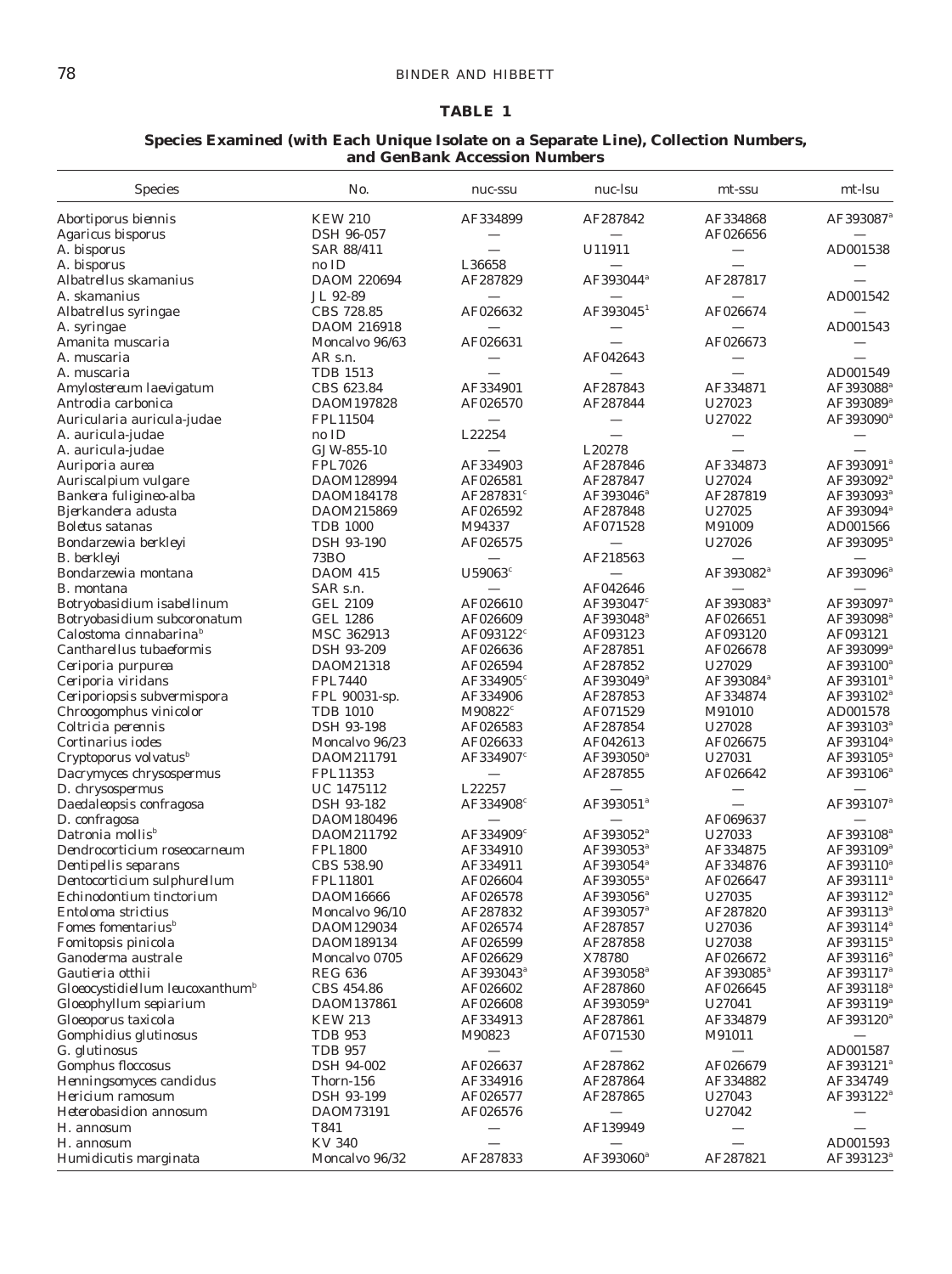# **TABLE 1***—Continued*

| <b>Species</b>                            | No.               | nuc-ssu               | nuc-lsu                  | mt-ssu                   | mt-lsu                           |  |
|-------------------------------------------|-------------------|-----------------------|--------------------------|--------------------------|----------------------------------|--|
| Hydnum repandum                           | DSH 97-320        | AF026641              |                          | AF026683                 | AF393124 <sup>ª</sup>            |  |
| H. repandum                               | "Sichuan"         |                       | AJ279576                 | $\overline{\phantom{0}}$ |                                  |  |
| Hygrophorus sordidus                      | RV 94/178         | AF287834              | AF042562                 | AF287822                 |                                  |  |
| H. sordidus                               | <b>TDB 727</b>    |                       |                          |                          | AD001597                         |  |
| Hyphodontia alutaria                      | <b>GEL 2071</b>   | AF026615              | AF393061 <sup>ª</sup>    | AF026660                 | AF393125 <sup>a</sup>            |  |
| Laccaria amethystina                      | DSH s.n.          | AF287837              | AF393062 <sup>ª</sup>    | AF287824                 | AF393126 <sup>ª</sup>            |  |
| Laccaria pumila                           | DSH s.n.          | AF287838              | AF287869                 | AF287825                 | AF393127 <sup>ª</sup>            |  |
| Laetiporus sulphureus <sup>b</sup>        | DSH 93-194        | AF026597              | AF287870                 | U27049                   | $\rm AF393128^{\it a}$           |  |
| Laxitextum bicolor                        | CBS 284.73        | AF026605              | AF287871                 | AF026648                 | AF393129ª                        |  |
| Lenzites betulina                         | DAOM180504        | AF334919 $^c$         | AF393063 <sup>ª</sup>    | U27045                   | AF393130 <sup>a</sup>            |  |
| Lycoperdon sp.                            | <b>DSH 96-054</b> | AF026619              | AF287873                 | AF026663                 | AF393131ª                        |  |
| Nia vibrissa                              | <b>REG M200</b>   | AF334754              | AF334750                 | AF334753                 | AF334748                         |  |
| Oligoporus rennyi                         | <b>KEW 57</b>     | AF334922              | AF287876                 | AF334885                 | AF393132 <sup>ª</sup>            |  |
| <i>Panus rudis</i>                        | DSH 92-139        | AF026569              | AF287878                 | AF026644                 | AF393133 <sup>ª</sup>            |  |
| Paragyrodon sphaerosporus                 | <b>TDB 420</b>    | M90826 <sup>c</sup>   | AF071531                 | M91014                   | AD001613                         |  |
| Peniophora nuda                           | <b>FPL4756</b>    | AF026586              | AF287880                 | U27063                   | AF393134 <sup>ª</sup>            |  |
| Phellinus igniarius                       | <b>FPL5599</b>    | AF026614              | AF287884                 | U27061                   | AF393135 <sup>ª</sup>            |  |
| Phlebia radiata <sup>b</sup>              | <b>FPL6140</b>    | AF026606              | AF287885                 | AF026649                 | AF393136 <sup>ª</sup>            |  |
| Phylloporus rhodoxanthus                  | <b>TDB 540</b>    | M90825 <sup>c</sup>   |                          | M91013                   | AD001618                         |  |
| P. rhodoxanthus                           | SAR 89/475        |                       | U11925                   | $\overline{\phantom{0}}$ |                                  |  |
| Pleurotus ostreatus <sup>b</sup>          | <b>VB 477</b>     |                       |                          |                          | AF393137ª                        |  |
| P. ostreatus $\mathbf{b}$                 | D261              |                       | U04140                   |                          |                                  |  |
| P. ostreatus <sup>b</sup>                 | DSH 93-214        |                       | $\overline{\phantom{0}}$ | U27064                   |                                  |  |
| P. ostreatus <sup>b</sup>                 | no ID             | U23544                |                          |                          |                                  |  |
|                                           | DSH 92-155        | U59091                | AF393064 <sup>ª</sup>    | U27071                   | AF393138 <sup>ª</sup>            |  |
| Pleurotus tuberregium <sup>b</sup>        | Moncaivo 96/28    | AF026634              | AF393065 <sup>ª</sup>    | AF026676                 | $\rm AF393139^{\it a}$           |  |
| Pluteus sp.                               | DAOM221078        | AF287840              | AF393066 <sup>ª</sup>    | AF287827                 |                                  |  |
| Polyporoletus sublividus<br>P. sublividus |                   |                       |                          |                          |                                  |  |
|                                           | DAOM 194363       |                       |                          |                          | AD001621                         |  |
| Polyporus arcularius                      | VT959             | AF334928 <sup>c</sup> | AF393067 <sup>ª</sup>    | U27055                   | AF393140 <sup>a</sup>            |  |
| Polyporus melanopus                       | DAOM212269        | AF334929 <sup>c</sup> | AF393068 <sup>a</sup>    | U27062                   | AF393141 <sup>ª</sup>            |  |
| Polyporus squamosus                       | <b>FPL6846</b>    | AF026573              | AF393069 <sup>ª</sup>    | U27068                   | AF393142 <sup>ª</sup>            |  |
| Polyporus tuberaster                      | DAOM7997B         | AF334930°             | AF393070 <sup>a</sup>    | U27070                   | $\rm AF393143^{\it a}$           |  |
| Polyporus varius                          | <b>DSH 93-195</b> | AF334931 <sup>c</sup> | AF393071 <sup>a</sup>    | AF393086 <sup>ª</sup>    | AF393373ª                        |  |
| Postia leucomallela                       | <b>KEW 29</b>     | AF334932              | AF393072 <sup>a</sup>    | AF334889                 | AF393144 <sup>ª</sup>            |  |
| Pulcherricium caeruleum                   | <b>FPL7658</b>    | U59083                | AF393073 <sup>ª</sup>    | U27057                   | AF393145 <sup>a</sup>            |  |
| Pycnoporus cinnabarinus                   | DAOM72065         | AF334934 <sup>c</sup> | AF393074 <sup>ª</sup>    | U27059                   | AF393146 <sup>ª</sup>            |  |
| Ramaria stricta                           | TENN HDT-5474     | AF026638              | AF287887                 | AF026680                 | AF393147 <sup>ª</sup>            |  |
| Rhizopogon subcaerulescens                | F-2882            | M90827 <sup>c</sup>   | AF071534                 | M91015                   | AD001629                         |  |
| Russula compacta                          | Duke s.n.         | AF026582              | AF287888                 | U27074                   | AF393148 <sup>a</sup>            |  |
| Schizophyllum commune                     | <b>DSH 96-026</b> |                       |                          | AF069638                 | AF334747                         |  |
| S. commune                                | <b>REG Sco1</b>   |                       | AF334751                 | $\qquad \qquad \qquad$   |                                  |  |
| S. commune                                | no ID             | X54865                |                          |                          |                                  |  |
| Scleroderma citrinum                      | DSH 96-011        | AF026621              |                          | AF026664                 | AF393149 <sup>ª</sup>            |  |
| S. citrinum                               | REG Sc1           |                       | AF336266                 | $\overline{\phantom{0}}$ |                                  |  |
| Scytinostroma alutum                      | CBS 762.81        | AF026607              | AF393075 <sup>a</sup>    | AF026650                 | AF393150 <sup>a</sup>            |  |
| Sistotrema eximum                         | Thorn-429         | AF334935              | AF393076 <sup>ª</sup>    | AF334891                 | AF393151 <sup>ª</sup>            |  |
| Sphaerobolus stellatus                    | DSH 96-015        | AF026618              | AF393077 <sup>ª</sup>    | AF026618                 | AF393152 <sup>ª</sup>            |  |
| Stereum hirsutum                          | <b>FPL8805</b>    | AF026588              | AF393078 <sup>a</sup>    | U27076                   | $\mathrm{AF}393153^{\mathrm{a}}$ |  |
| Suillus cavipes                           | <b>TDB 646</b>    | M90828 <sup>c</sup>   | AF071535                 | M91016                   |                                  |  |
| S. cavipes                                | <b>TDB 645</b>    |                       |                          |                          | AD001641                         |  |
| Suillus sinuspaulianus                    | <b>DAOM 66995</b> | M90829 <sup>c</sup>   | AF071536                 | X16137                   |                                  |  |
| S. sinuspaulianus                         | <b>DAOM 66996</b> |                       |                          |                          | AD001643                         |  |
| Tapinella atrotomentosa                   | <b>TDB 782</b>    | M90824 <sup>c</sup>   |                          | M91012                   | AD001614                         |  |
| T. atrotomentosa                          | 310               |                       | AF042014                 |                          |                                  |  |
| Tapinella panuoides                       | DSH 96-043        | AF026628              |                          | AF026671                 |                                  |  |
| T. panuoides                              | 318               |                       | AF098394                 |                          | AD001645                         |  |
| Thelephora sp.                            | DSH 96-010        | AF026627              | AF287890                 | AF026670                 |                                  |  |
| $T.$ sp.                                  | <b>TDB 1504</b>   |                       |                          |                          | AD001646                         |  |
| Typhula phacorhiza                        | DSH 96-059        | AF026630              | AF393079 <sup>a</sup>    | AF026687                 | AF393154 <sup>ª</sup>            |  |
| Tyromyces chioneus                        | <b>KEW 141</b>    | AF334938              | AF393080 <sup>a</sup>    | AF334896                 | AF393155 <sup>ª</sup>            |  |
| Wolfiporia cocos                          | <b>FPL4198</b>    | AF334940              | AF393081 <sup>ª</sup>    | AF334898                 | $\mathrm{AF}393156^{\mathrm{a}}$ |  |

*<sup>a</sup>* New sequences generated in this study.

*<sup>b</sup>* Species found to have significant conflict in intragenomic tests of congruence.

*<sup>c</sup>* 18S incomplete (571–1439 bp).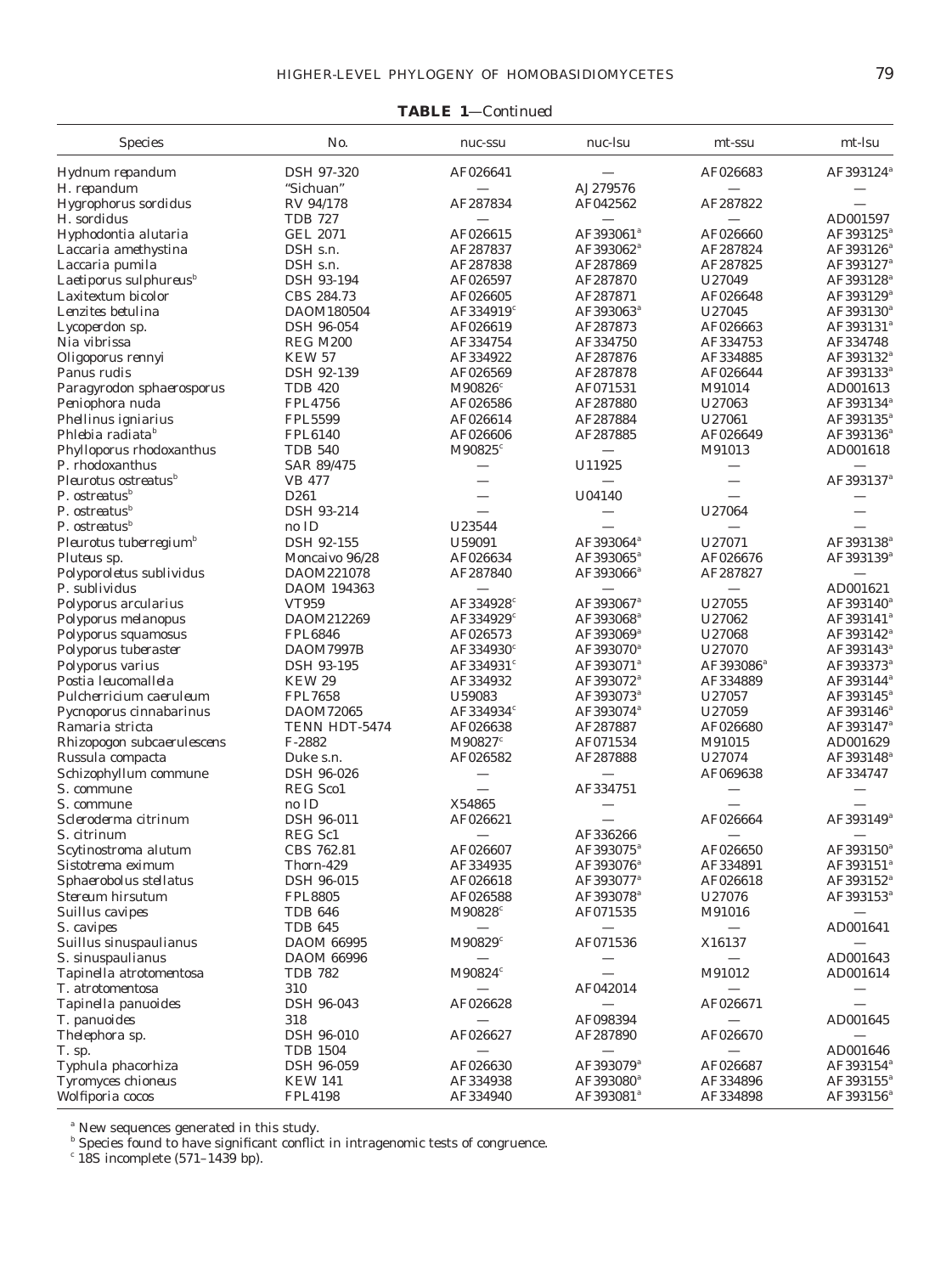pruned "core" dataset as well as a "complete" dataset with all taxa included (using 1000 heuristic searches with MAXTREES set to autoincrease; bootstrap analyses used the same settings described previously). In addition, maximum-likelihood analyses of the core and complete datasets were performed using the HKY 85 model of sequence evolution, with empirical base frequencies, transition:transversion bias set to 2, and site-to-site rate heterogeneity modeled on a "discrete gamma" distribution, with four rate classes and  $\alpha =$ 0.5. Maximum-likelihood searches used TBR branch swapping with one of the most parsimonious trees as the starting tree.

To evaluate the resolving power of each data partition, a series of parsimony and bootstrapped parsimony analyses of the core taxa was performed using all four single-region data partitions, all six two-region data partitions, and all four three-region data partitions (using the same PAUP\* settings as in the tests of conflict). Results from each analysis were compared in terms of the number of most parsimonious trees recovered, the number of nodes resolved in the strict consensus of all most parsimonious trees, the number of nodes supported at 90–100% bootstrap support, and bootstrap support for 11 focal clades, which include the eight major clades of homobasidiomycetes recognized by Hibbett and Thorn (2001; Table 2) and several other groups that are discussed below.

## **RESULTS**

PCR product sizes conformed with expectations based on results in other taxa (nuc-ssu  $=$  ca. 1.8 kb, nuc-lsu = ca. 0.95 kb, mt-ssu = ca. 0.6 kb, mt-lsu = ca. 0.5 kb). Group 1 introns have been reported from the rDNAs of some homobasidiomycetes (Hibbett, 1996). However, no introns were observed in the taxa sequenced for this study, except for one insertion of 45 bp in the nuc-lsu rDNA of *Bankera fuligineo-alba*. In the core dataset, the four-region data partition had an aligned length of 3800 bp, with 1664 variable positions, and 1111 parsimony-informative positions. Three hundred thirty-seven parsimony-informative positions are in the nuc-ssu rDNA data partition, 390 are in the nuc-lsu rDNA, 247 are in the mt-ssu rDNA, and 140 are in the mt-lsu rDNA (Table 2). One hundred thirtysix bp of the aligned sequences were deemed to be ambiguously aligned, including a 5-bp region of nucssu rDNA, 60 bp of nuc-lsu rDNA, 50 bp of mt-lsu rDNA, and 21 bp of mt-lsu rDNA.

No strongly supported conflicts were observed between the nuc-ssu and nuc-lsu data partitions. However, strongly supported conflicts were detected between the mt-ssu and mt-lsu data partitions, involving nine species (*Gloeocystidiellum leucoxanthum, Laetiporus sulphureus, Phlebia radiata, Pleurotus ostreatus, P. tuberregium, Fomes fomentarius, Cryptoporus vol-*

*vatus, Calostoma cinnabarina,* and *Datronia mollis*), which were pruned from the dataset. No significant conflicts were detected between the combined nuclear and mitochondrial datasets. As noted previously, *Gloeophyllum sepiarium* and *Dentocorticium sulphurellum* were also pruned to yield the core dataset, which includes 82 species, whereas the complete dataset includes 93 species.

Parsimony analysis of the core dataset yielded one tree (8436 steps, CI=0.315, RI = 0.492; Fig. 1, Table 2). The eight major clades of homobasidiomycetes recognized by Hibbett and Thorn (2001) were all resolved as monophyletic, with bootstrap support ranging from 58% (polyporoid clade) to 100% (bolete clade, gomphoid–phalloid clade; Fig. 1; Table 2). In general, the higher-order relationships among the eight major clades were not resolved with confidence (Fig. 1). However, one major group that includes the bolete clade and euagarics clade was strongly supported (bootstrap  $= 94\%$ ). We call this group the "euagarics/bolete" clade." Monophyly of the homobasidiomycetes relative to the two heterobasidiomycete outgroup taxa was supported at 79%. *Dendrocorticium roseocarneum* was placed as the sister group of the rest of the homobasidiomycetes, but this placement received weak support (Fig. 1).

Support for the internal topologies of the major clades varied considerably. Among the more densely sampled groups, the bolete clade (11 species) was the most robust, with only two internal nodes supported at less than 70% bootstrap frequency (Fig. 1). In contrast, 31 internal nodes in the polyporoid clade (25 species), euagarics clade (14 species), and russuloid clade (15 species) were supported at less than 70% bootstrap frequency (Fig. 1). Nevertheless, several strongly supported groups were resolved within these clades, including a clade that contains all representatives of the euagarics clade except the Hygrophoraceae, which we call the "core euagarics clade" (bootstrap  $= 97\%$ ). Other noteworthy groups include two clades in the polyporoid clade that correspond to "Group 1" and "Group 5" described by Hibbett and Donoghue (1995). The least densely sampled groups include the thelephoroid clade (two species), hymenochaetoid clade (three species), cantharelloid clade (five species), and gomphoid–phalloid clade (four species). Within these groups, no internal node received less than 77% bootstrap support (Fig. 1).

Maximum-likelihood analysis of the core dataset was aborted after 56,200 rearrangements. The tree  $(score = 45772.67828)$  supports the monophyly of all eight major clades of homobasidiomycetes recognized by Hibbett and Thorn (2001; Fig. 3). It also supports the sister-group relationship of the euagarics clade and bolete clade, and places *Dendrocorticium roseocarneum* as the sister group of all other homobasidiomycetes, as in the parsimony tree. However, the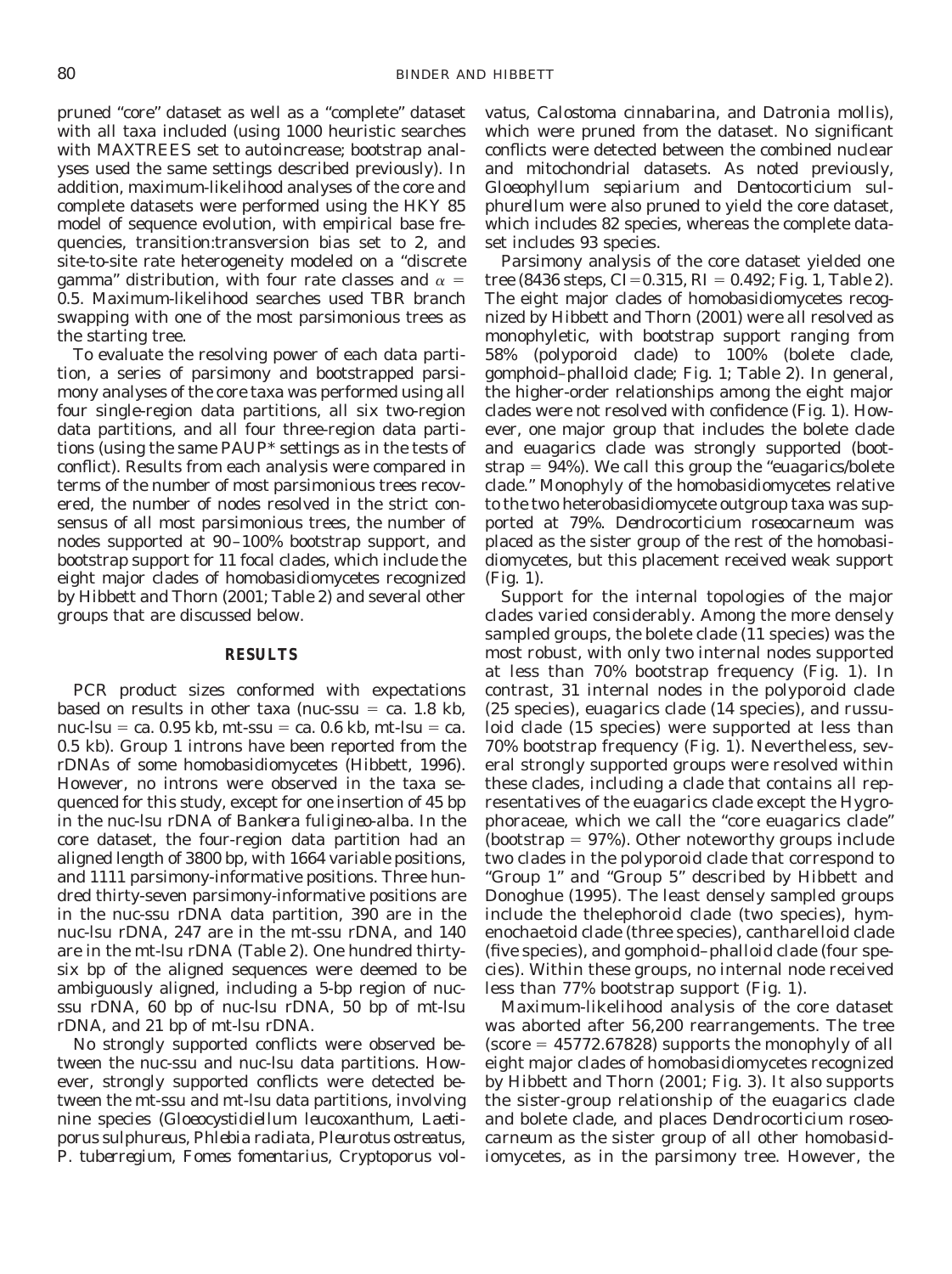#### **TABLE 2**

#### **Comparison of Performance of Data Partitions**

|                                              | 1-region                 |                          |                          | 2-region                 |                          |                          |                          |                          | 3-region                 |                          |                          |                          | 4-region                 |                          |              |                  |
|----------------------------------------------|--------------------------|--------------------------|--------------------------|--------------------------|--------------------------|--------------------------|--------------------------|--------------------------|--------------------------|--------------------------|--------------------------|--------------------------|--------------------------|--------------------------|--------------|------------------|
|                                              | Core dataset             |                          |                          |                          |                          |                          |                          |                          |                          |                          |                          |                          | Complete<br>dataset      |                          |              |                  |
| nuc-ssu                                      | $\sqrt{}$                |                          |                          |                          | $\sqrt{}$                | √                        | √                        |                          |                          |                          | √                        |                          | $\surd$                  |                          | √            | √                |
| nuc-lsu                                      |                          |                          |                          |                          | $\sqrt{}$                |                          |                          |                          |                          | $\surd$                  |                          | $\sqrt{}$                |                          | J                        | $\surd$      | √                |
| mt-ssu                                       |                          |                          |                          |                          |                          | $\surd$                  |                          |                          |                          |                          | $\surd$                  |                          |                          |                          | $\checkmark$ |                  |
| mt-lsu                                       |                          |                          |                          |                          |                          |                          |                          | $\surd$                  |                          | √                        |                          |                          |                          |                          | $\checkmark$ |                  |
| Aligned length                               | 1860                     | 1076                     | 486                      | 382                      | 2936                     | 2346                     | 2242                     | 868                      | 1562                     | 1458                     | 3422                     | 3318                     | 2728                     | 1944                     | 3800         | 3800             |
| No. variable sites <sup><math>a</math></sup> | 602                      | 554                      | 310                      | 202                      | 1156                     | 912                      | 804                      | 512                      | 864                      | 756                      | 1466                     | 1358                     | 1114                     | 1066                     | 1668         | 1732             |
| No. parsimony-informative sites <sup>a</sup> | 337                      | 390                      | 247                      | 140                      | 727                      | 584                      | 477                      | 387                      | 637                      | 530                      | 974                      | 867                      | 724                      | 777                      | 1114         | 1153             |
| No. steps                                    | 2056                     | 3303                     | 1821                     | 877                      | 5473                     | 3994                     | 3074                     | 2842                     | 5263                     | 4348                     | 7419                     | 6551                     | 6376                     | 6330                     | 8436         | 9390             |
| <b>CI</b>                                    | 0.406                    | 0.292                    | 0.297                    | 0.383                    | 0.328                    | 0.344                    | 0.376                    | 0.303                    | 0.286                    | 0.293                    | 0.315                    | 0.323                    | 0.328                    | 0.288                    | 0.315        | 0.298            |
| No. MP trees                                 | 40                       | 10                       | 10                       | 80                       | 11                       | 90                       | 40                       | 30                       | 3                        | 23                       | 20                       | 22                       | 20                       | 12                       | $\mathbf{1}$ | $\boldsymbol{2}$ |
| No. nodes resolved in strict<br>consensus    | 58                       | 48                       | 71                       | 30                       | 62                       | 55                       | 69                       | 36                       | 76                       | 57                       | 70                       | 60                       | 69                       | 67                       | 79           | 88               |
| No. nodes with bootstrap $\geq 90\%$         | 9                        | 13                       | 17                       | $\tau$                   | 18                       | 24                       | 16                       | 17                       | 21                       | 15                       | 26                       | 17                       | 24                       | 23                       | 28           | 34               |
| Bootstrap support for focal clades           |                          |                          |                          |                          |                          |                          |                          |                          |                          |                          |                          |                          |                          |                          |              |                  |
| polyporoid clade                             |                          | $\overline{\phantom{0}}$ |                          |                          |                          |                          |                          |                          |                          | $\overline{\phantom{0}}$ | $\overline{\phantom{0}}$ | $\overline{\phantom{0}}$ | $\overline{\phantom{0}}$ | $\overline{\phantom{0}}$ | 58           |                  |
| euagarics clade                              |                          |                          |                          |                          | 72                       | 89                       | 79                       | $\overline{\phantom{0}}$ |                          | $\overline{\phantom{0}}$ | 72                       | 74                       | 92                       | $\overline{\phantom{0}}$ | 73           | 85               |
| core euagarics                               | $\overline{\phantom{0}}$ | $\overline{\phantom{0}}$ | $\overline{\phantom{0}}$ | $\overline{\phantom{0}}$ | $\overline{\phantom{0}}$ | 86                       | 56                       | 66                       | 64                       | $\overline{\phantom{0}}$ | 82                       | 70                       | 96                       | 91                       | 97           | 78               |
| bolete clade                                 | 87                       | 63                       |                          |                          | 98                       | 98                       | 95                       |                          | 65                       | 76                       | 100                      | 100                      | 83                       | 73                       | 100          | 100              |
| euagarics/bolete clade                       | $\overline{\phantom{0}}$ | $\overline{\phantom{0}}$ | $\overline{\phantom{0}}$ | $\overline{\phantom{0}}$ | 80                       | 52                       | $\overline{\phantom{0}}$ | $\overline{\phantom{0}}$ | 67                       | $\overline{\phantom{0}}$ | 93                       | 74                       | $\overline{\phantom{0}}$ | 58                       | 94           | 90               |
| Russuloid clade                              | 55                       |                          |                          |                          |                          | 73                       | 90                       |                          |                          |                          | 73                       | 71                       | 87                       |                          | 86           | 93               |
| Thelephoroid clade                           | 80                       | 54                       | $\overline{\phantom{0}}$ |                          | 92                       | $\overline{\phantom{0}}$ | $\overline{\phantom{0}}$ |                          |                          | $\overline{\phantom{0}}$ | 90                       | 74                       | $\overline{\phantom{0}}$ |                          | 76           | 72               |
| Hymenochaetoid clade                         |                          | $\overline{\phantom{0}}$ |                          | 81                       |                          | $\overline{\phantom{0}}$ | 62                       | 93                       | 69                       | 75                       | 88                       | 82                       | 93                       | 90                       | 98           | 95               |
| Gomphoid-phalloid clade                      | 100                      | $\overline{\phantom{0}}$ | 67                       | 61                       | 100                      | 100                      | 100                      | 86                       | $\overline{\phantom{0}}$ | 72                       | 100                      | 100                      | 100                      | 93                       | 100          | 100              |
| Cantharelloid clade                          |                          |                          | 76                       |                          |                          | 91                       |                          |                          | 79                       | $\overline{\phantom{0}}$ | 86                       | $\overline{\phantom{0}}$ | 58                       | 73                       | 93           | 92               |
| Homobasidiomycetes                           |                          |                          | 99                       |                          |                          | 79                       |                          |                          | 91                       |                          | 93                       |                          |                          | 78                       | 79           | 61               |

*<sup>a</sup>* After excluding ambiguously aligned regions.

maximum-likelihood and parsimony trees disagree regarding other aspects of the higher-order topology (Fig. 2). The internal topologies of the bolete clade, gomphoid–phalloid clade, cantharelloid clade, and hymenochaetoid clade were the same in the maximum-likelihood and parsimony trees, but there were a number of differences in the euagarics clade, russuloid clade, and polyporoid clade (Figs. 1 and 3).

Parsimony analysis of the complete dataset yielded two trees (9390 steps,  $CI = 0.298$ ,  $RI = 0.490$ ; Fig. 4), which differ only in a minor rearrangement in the terminal clade that includes *Ceriporia* spp. and *Gloeopoprus taxicola*. The trees support the monophyly of all eight major clades of homobasidiomycetes recognized by Hibbett and Thorn (2001). For seven of the focal clades, bootstrap support was within 10 bootstrap percentage points of that in the core analysis (Table 2). However, support for the polyporoid clade, core euagarics clade, and homobasidiomycetes clade was at least

10 bootstrap percentage points lower in the complete analysis than in the core analysis, while support for the euagarics clade was 12 bootstrap percentage points higher in the complete analysis than in the core analysis (Table 2). Two species could not be placed in any of the eight major clades recognized by Hibbett and Thorn: *Gloeophyllum sepiarium,* which was excluded from the core dataset, and *Dendrocorticium roseocarneum,* which was again weakly supported as the sister group of the rest of the homobasidiomycetes (Fig. 4). Higher-order relationships were not resolved with confidence, except for the euagarics/bolete clade, which was strongly supported (bootstrap  $= 90\%$ ). Levels of resolution and support within the major clades of homobasidiomycetes were comparable to those in the parsimony analysis of the core dataset (Figs. 1 and 4).

Maximum-likelihood analysis of the complete dataset was aborted after 130,500 rearrangements. The tree (score  $= 50492.66349$ ) supports the monophyly of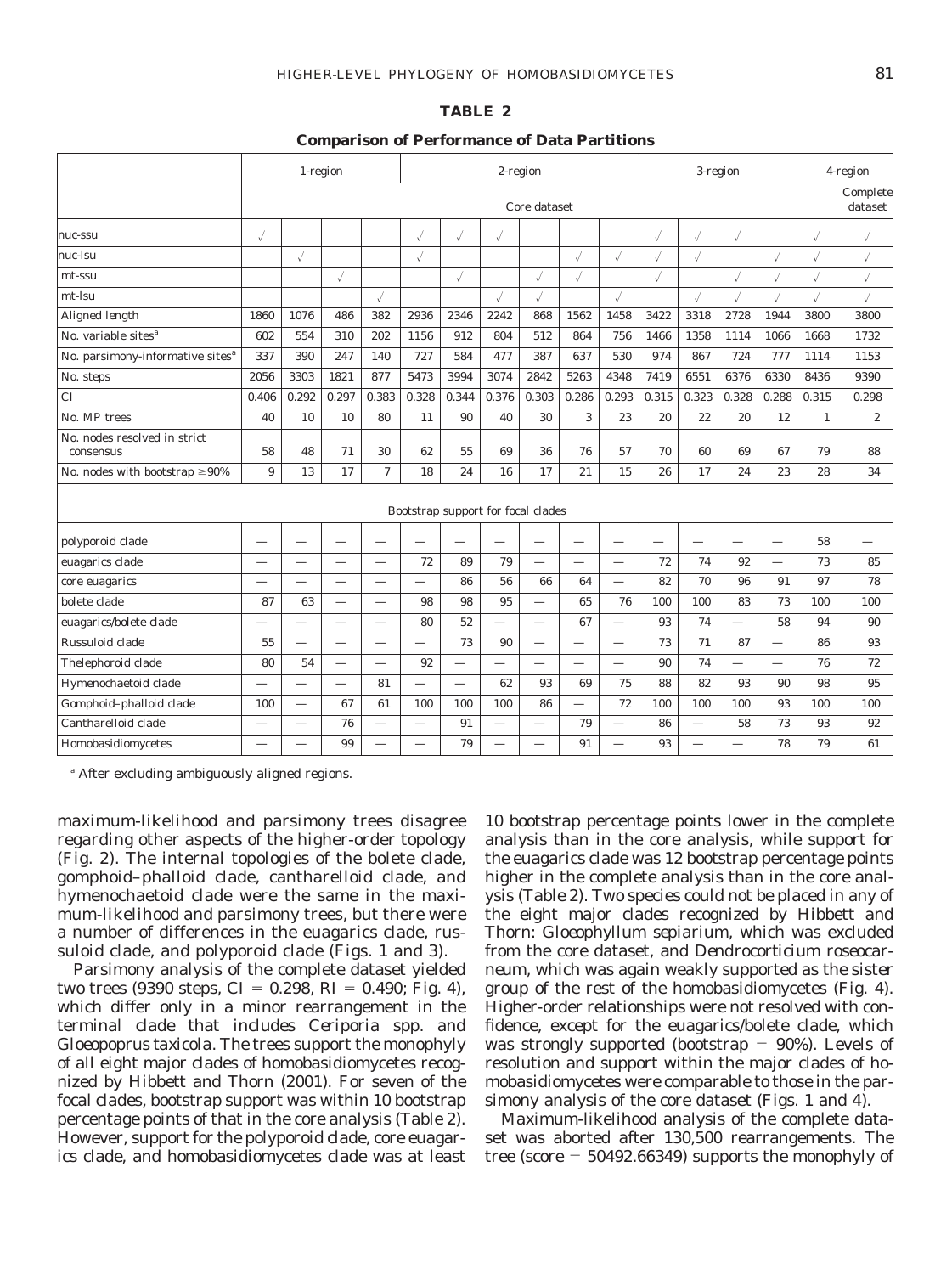

**FIG. 1.** Maximum-parsimony tree from analysis of the core dataset. Tree 1/1.

the eight major clades recognized by Hibbett and Thorn (Fig. 5). The higher-order relationships among the eight major clades of homobasidiomycetes are the same as in the maximum-likelihood tree obtained from

the core dataset, but differ from those in the parsimony trees obtained from the core and complete datasets (Figs. 2 and 5).

Phylogenetic relationships of the 82 species in the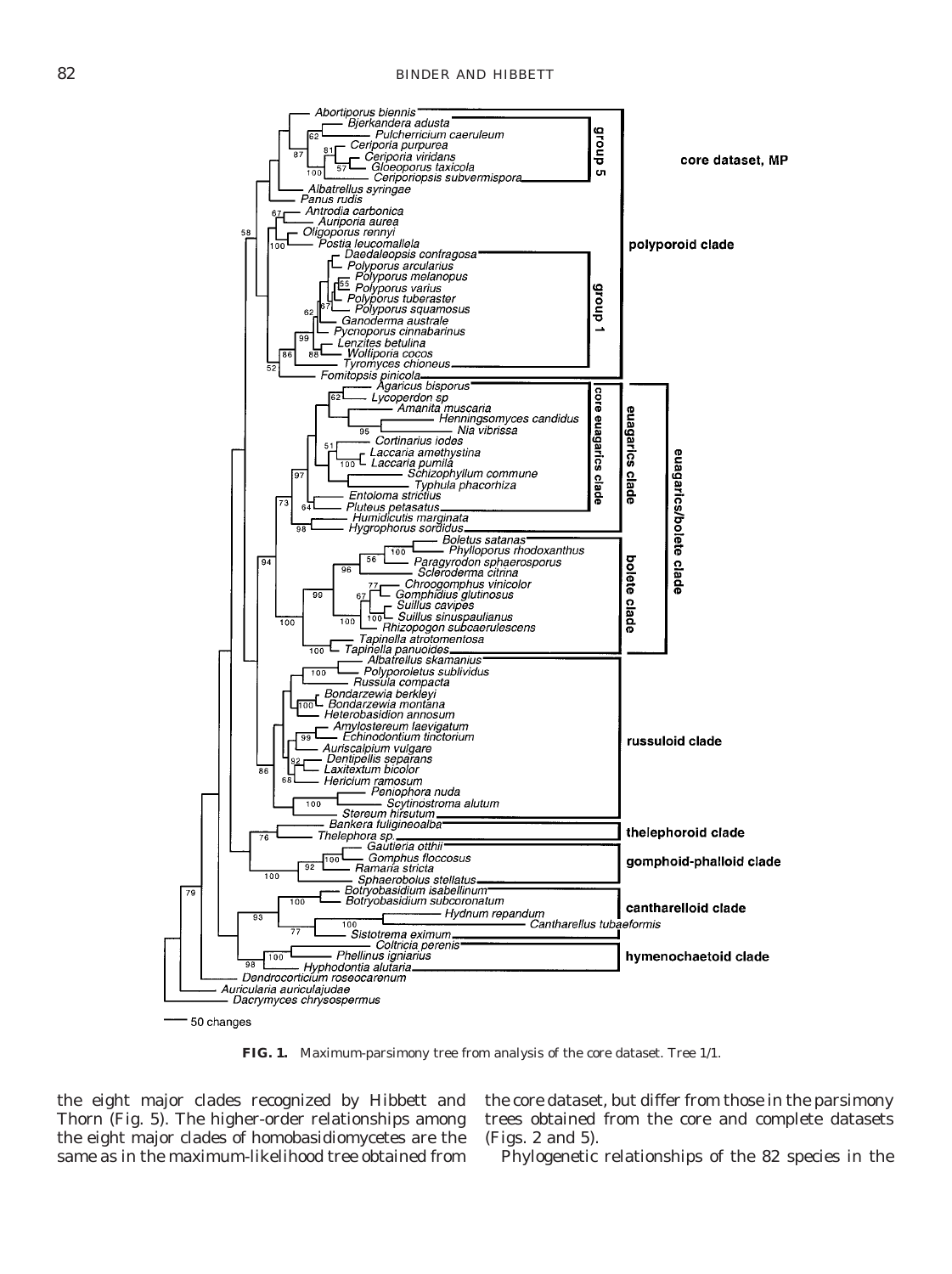

**FIG. 2.** Higher-level phylogenetic relationships of homobasidiomycetes inferred from parsimony and maximum-likelihood analyses of the core and complete datasets. (A) Parsimony tree from core dataset. (B) Maximum-likelihood tree from core dataset. (C) Strict consensus of parsimony trees from complete dataset. (D) Maximum-likelihood tree from complete dataset. (E) Strict consensus of all trees from analyses of the core and complete datasets

core dataset were estimated using the four-region dataset and all 14 possible subpartitions of the data (Table 2). Based on the number of nodes supported at or above 90% bootstrap frequency, the most robust single-region data partition was the mt-ssu rDNA (17 strongly supported nodes); the most robust two-region data partition was the mt-ssu/nuc-ssu data partition (24 strongly supported nodes); and the most robust three-region data partition was the mt-ssu/nuc-ssu/ nuc-lsu data partition (26 strongly supported nodes; Table 2). The four-region dataset was the most robust overall; it supported 28 nodes at or above 90%, and it is the only data partition that supported all 11 of the focal clades at or above 50% bootstrap frequency (Table 2).

# **DISCUSSION**

This study had two main purposes, to evaluate the monophyly of the eight major clades of homobasidio-

mycetes recognized by Hibbett and Thorn (2001) and to estimate their higher-order relationships. Monophyly of each of the eight clades, as represented in the present sample of taxa, was strongly supported (bootstrap  $\geq 90\%$ ), except for the polyporoid clade, which remains weakly supported (bootstrap  $=$  58%; Fig. 1; Table 2). Surprisingly, the strongest support for some clades was obtained not with the four-region dataset, but with various subpartitions of the data (as discussed below; Table 2).

# *Evaluation of Intragenomic Conflicts*

We cannot say for certain why the placements of nine species (*Gloeocystidiellum leucoxanthum, Laetiporus sulphureus, Phlebia radiata, Pleurotus ostreatus, P. tuberregium, Fomes fomentarius, Cryptoporus volvatus, Calostoma cinnabarina,* and *Datronia mollis*) showed significant conflicts in the mt-lsu rDNA vs mtssu rDNA partitions. It is possible that the mt-lsu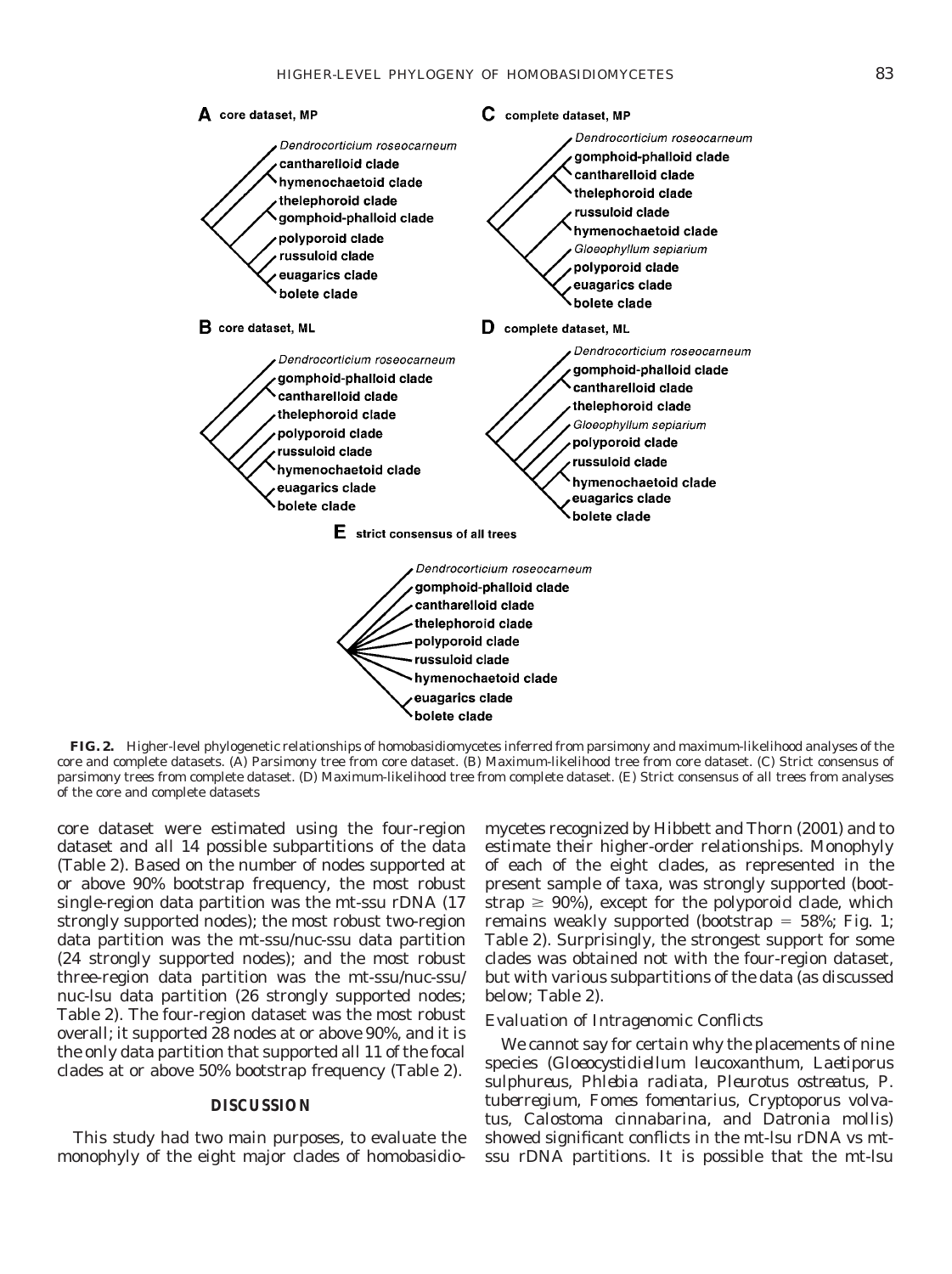

**FIG. 3.** Maximum-likelihood tree derived from analysis of the core dataset.

rDNA and mt-ssu rDNA have different phylogenies, but this is unlikely because the two regions are closely linked in the mitochondrial genome. The statistical validity of the Kishino-Hasegawa (1989) and Templeton (1983) tests that we used to detect conflict has recently been questioned (Goldman *et al.,* 2000). Therefore, another possibility is that the intragenomic conflicts we detected are statistical artifacts.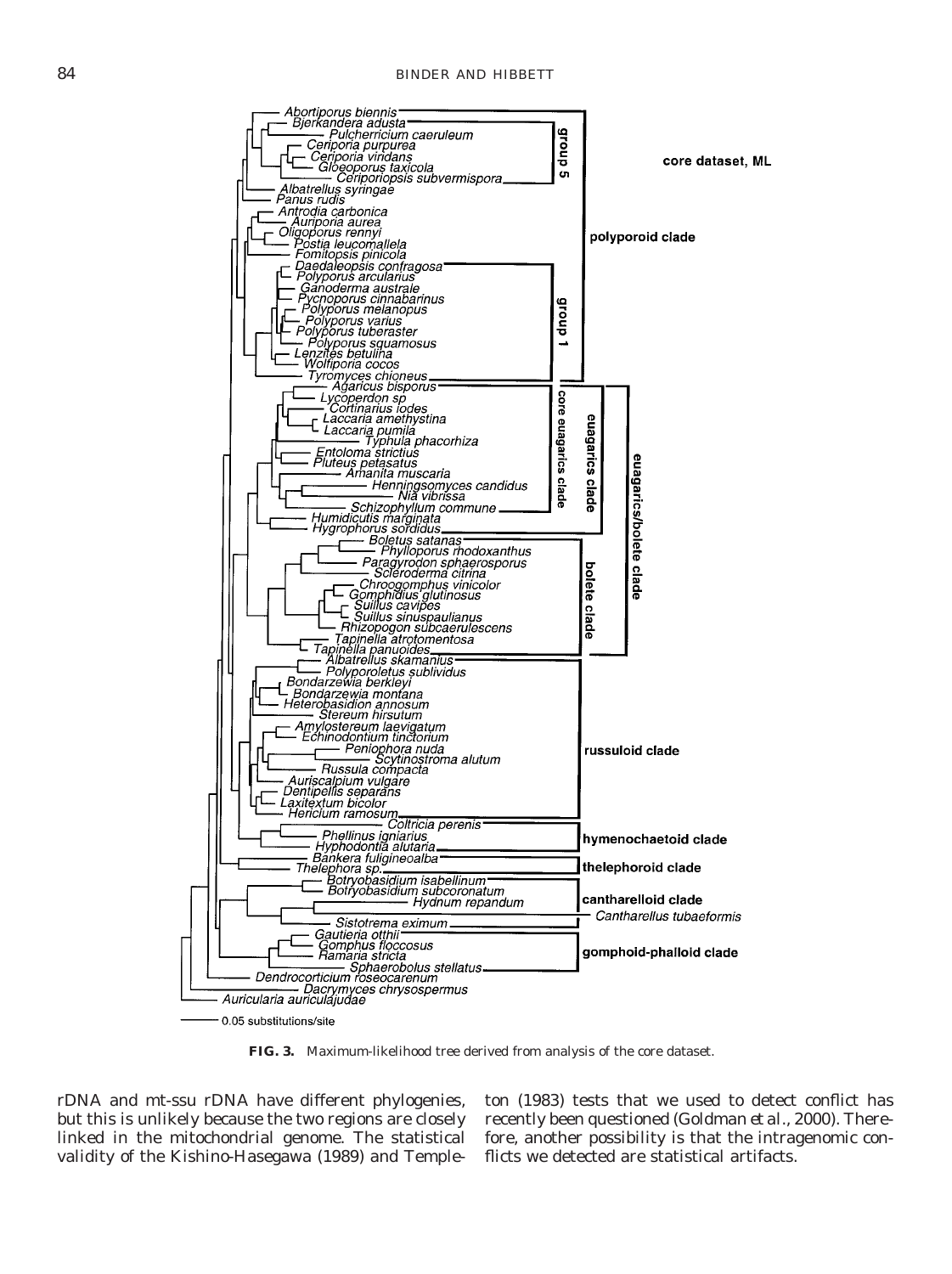

**FIG. 4.** Maximum-parsimony tree from analysis of complete dataset. Tree 1/2. Asterisk indicates node that collapses in strict consensus of both equally parsimonious trees. Dots next to taxon names indicate species that are involved in apparent conflicts between the mt-ssu rDNA and mt-lsu rDNA data partitions.

The resolution of the major clades of homobasidiomycetes was not sensitive to the inclusion of the nine species that were involved in the conflicts, and in most cases support for the major clades was within 10 bootstrap percentage points in both the core and complete analyses. Moreover, the placements of most of the spe-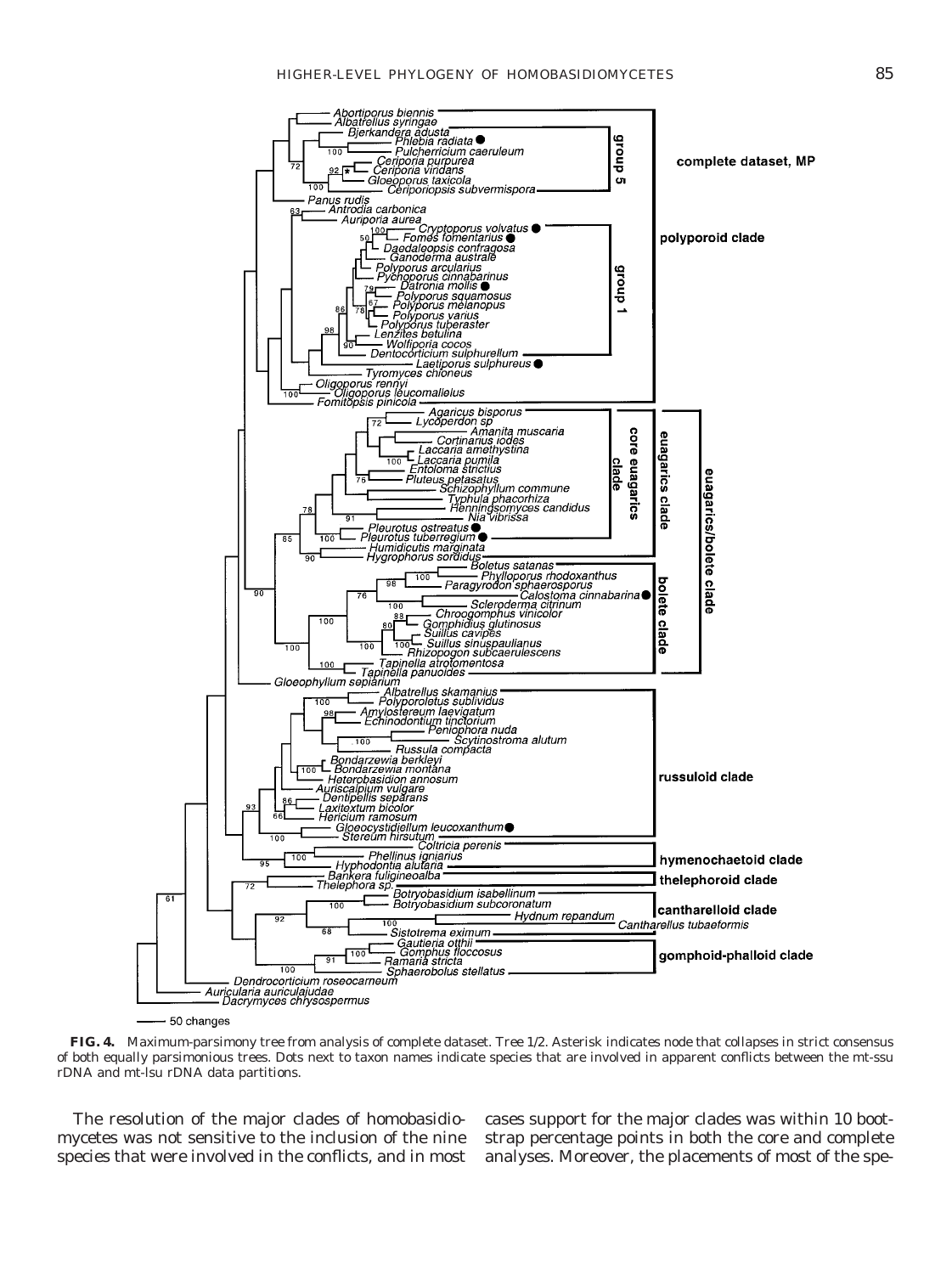

**FIG. 5.** Maximum-likelihood tree derived from analysis of the complete dataset. Dots indicate taxa that are involved in apparent conflicts between the mt-ssu rDNA and mt-lsu rDNA data partitions.

cies involved in the intragenomic conflicts were strongly supported by bootstrapping in the complete analysis, and were consistent with expectations based on morphology. For example, *Phlebia radiata* was strongly supported as the sister group of *Pulcherricium caeruleum* in the complete analysis (bootstrap  $= 100\%$ ;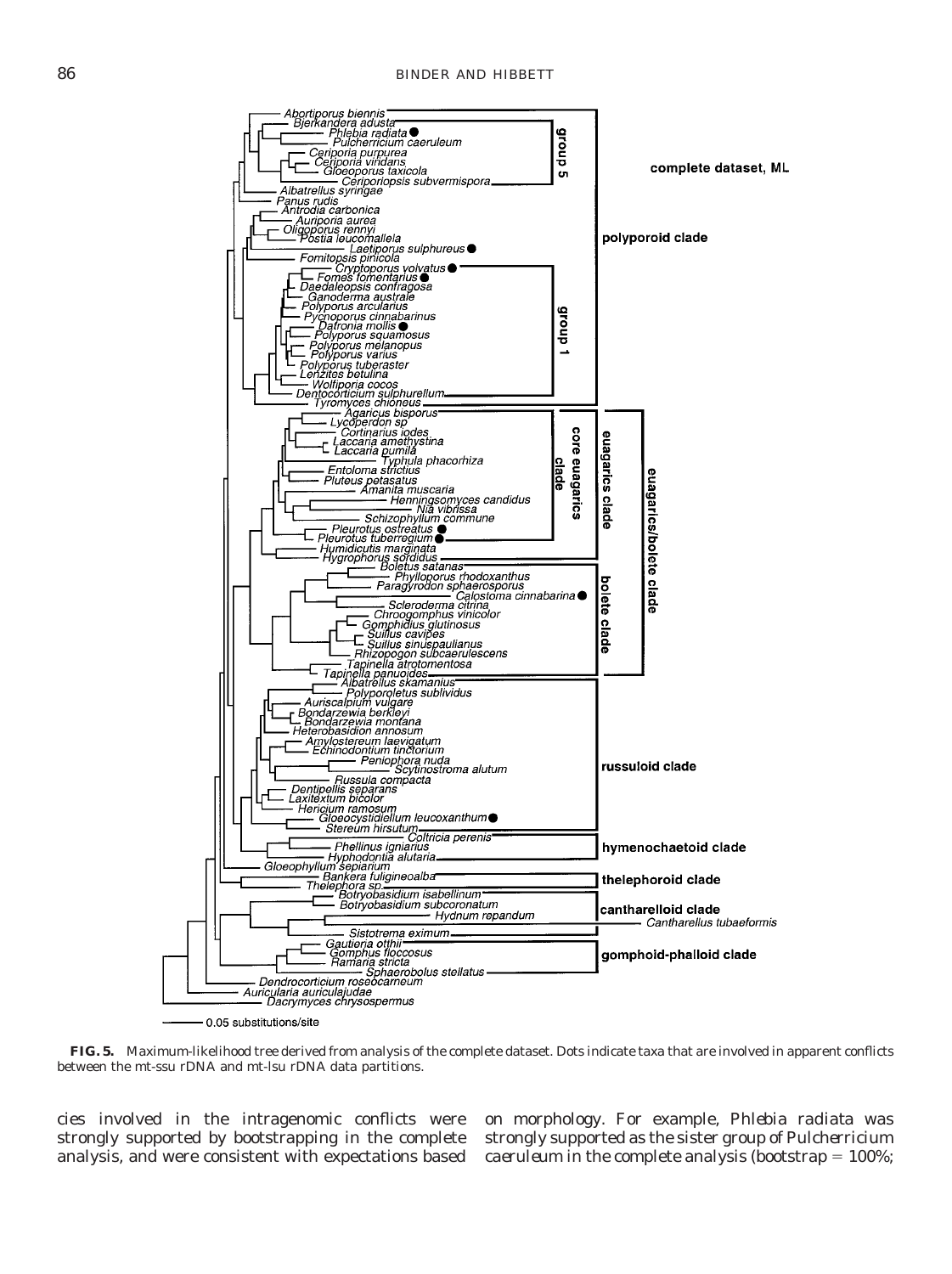Fig. 4). *Phlebia* and *Pulcherricium* have a number of attributes in common, including a bipolar mating system, which is a relatively uncommon, apomorphic condition in homobasidiomycetes (Hibbett and Donoghue, 2001; Gilbertson and Ryvarden, 1986; Nakasone, 1990; Stalpers, 1978). Similarly, *Fomes fomentarius, Cryptoporus volvatus,* and *Datronia mollis* are all placed in a strongly supported (bootstrap  $= 98\%$ ) clade that is united by the possession of binding hyphae or branched skeletal hyphae, which confer toughness to the fruiting bodies (Gilbertson and Ryvarden, 1986; Hibbett and Donoghue, 1995; Figs. 4 and 5). The placements of *Gloeocystidiellum leucoxantha, Calostoma cinnabarina,* and *Pleurotus ostreatus* and *P. tuberregium* are also strongly supported in the complete analysis (Fig. 4). The only species involved in intragenomic conflicts whose placement was not strongly supported in the complete analysis is the polypore, *Laetiporus sulphureus* (Fig. 4). In the parsimony analysis of the complete dataset, *L. sulphureus* was weakly supported as the sister group of the "group 1" species, which is surprising because all members of group 1 (except *Wolfiporia cocos*) can decay lignin, while *L. sulphureus* lacks this ability. However, in the ML analysis of the complete dataset *L. sulphureus* is nested among other taxa that lack the ability to decay lignin (*Antrodia carbonica, Auriporia aurea, Oligoporus rennyi*; Fig. 5), which is more likely the correct placement.

In summary, the overall topology of the homobasidiomycetes is not sensitive to the inclusion or exclusion of the nine species involved in the apparent conflicts between mt-ssu rDNA and mt-lsu rDNA. While we cannot rule out the possibility that these regions have different underlying phylogenies, this does not appear to be a significant source of error.

## *Higher-Level Relationships of Homobasidiomycetes*

Two major groups that have not previously been resolved with confidence were supported in this analysis: the core euagarics clade (all members of the euagarics clade except the Hygrophoraceae; bootstrap  $=$ 97–78%) and the euagarics/bolete clade (bootstrap  $=$ 94–90%; Figs. 1–5, Table 2). The inclusion of the Hygrophoraceae in the euagarics clade is consistent with the nuc-lsu rDNA-based results of Moncalvo *et al.* (2000; *contra* Bruns *et al.,* 1998). However, whereas the analysis of Moncalvo *et al.* (2000) suggested that the Hygrophoraceae is polyphyletic and nested within the euagarics clade, the present results suggest that it is the sister group of the rest of the euagarics clade. This finding should empower future studies of the euagarics clade by providing an outgroup for analyses of the core euagarics clade. It also has implications for the hypothesized morphology and nutritional mode of the ancestors of the euagarics clade and euagarics/bolete clade, as discussed below.

The sister-group relationship of the euagarics clade

and bolete clade has been resolved previously, but never with strong bootstrap support (Hibbett *et al.,* 1997; Moncalvo *et al.,* 2000). The euagarics clade has been estimated to include about 8400 described species, and the bolete clade has been estimated to contain about 840 described species (Hibbett and Thorn, 2001). Thus, the euagarics/bolete clade contains about 70% of the roughly 13,000 described species of homobasidiomycetes (Hawksworth *et al.,* 1995), including the vast majority of stipitate–pileate mushrooms.

Although the sampling of the euagarics clade in the present study is limited, the position of the Hygrophoraceae as the sister group of the core euagarics clade suggests that the ancestral morphology of the euagarics clade was agaricoid. The ancestral morphology of the bolete clade is more ambiguous, however. In the present analysis, the bolete clade contains three strongly supported clades: a clade containing *Tapinella atrotomentosa* and *T. panuoides,* and two clades that represent the "suilloid group" and "boletoid group" described by Bruns *et al.* (1998). The *Tapinella* clade is strongly supported as the sister group of the rest of the bolete clade (Figs. 1–5). *Tapinella atrotomentosa* and *T. panuoides* both have lamellate hymenophores, which would seem to suggest that the ancestral morphology of both the bolete clade and euagarics/bolete clade was agaricoid. However, more inclusive studies in the bolete clade have demonstrated that the clade that includes *Tapinella* also includes the corticioid *Coniophora, Serpula,* and *Leucogyrophana,* which develop smooth or merulioid hymenophores (Bruns *et al.,* 1998; Bresinsky *et al.,* 1999; Binder and Bresinsky, unpublished). Moreover, analyses by Hibbett *et al.* (2000) suggest that the corticioid *Amphinema byssoides* could be the sister group of the entire bolete clade, although this result was not strongly supported. Thus, the present sample of taxa suggests that the ancestor of the euagarics/bolete clade was a gilled mushroom, but consideration of unsampled taxa suggests that it might also have been a resupinate fungus.

The finding that the euagarics clade and bolete clade are sister taxa also has implications for the evolution of nutritional modes in homobasidiomycetes. Recently, Hibbett *et al.* (2000) presented a tree that showed the euagarics clade and bolete clades as sister taxa, and suggested that the nutritional mode of their most recent common ancestor was ectomycorrhizal. If so, the saprotrophic members of the euagarics clade and bolete clade (which comprise over half of all known saprotrophic homobasidiomycetes) are ultimately derived from ectomycorrhizal forms (Hibbett *et al.,* 2000). The present analysis supports the view that the euagarics clade and bolete clade are sister taxa, but does not resolve the nutritional mode of their most recent common ancestor. One source of ambiguity is the limited sampling and lack of robustness in the core euagarics clade (Figs. 1 and 3–5). In addition, the plesi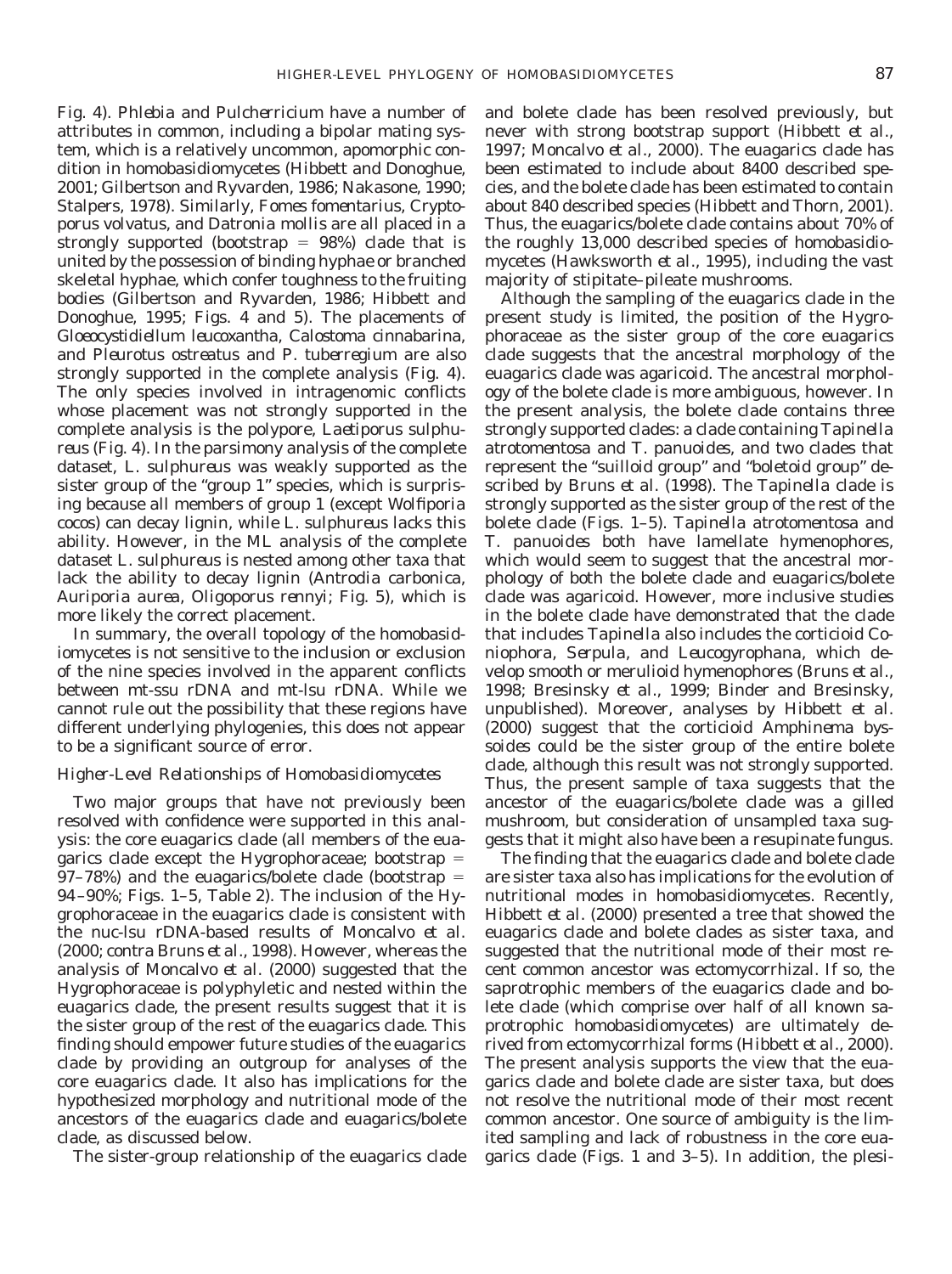omorphic nutritional mode of the Hygrophoraceae is poorly understood and potentially of critical importance to resolving the plesiomorphic condition of the euagarics clade as a whole (*Hygrophorus* is regarded as ectomycorrhizal, but *Hygrocybe* is probably saprotrophic). The unsampled *Amphinema byssoides* could again be pivotal. In the present trees, the saprotrophic *Tapinella* clade is the sister group of the rest of the bolete clade, which might suggest that the plesiomorphic nutritional mode of the bolete clade was saprotrophic. However, this could change with the inclusion of *Amphinema,* which is an ectomycorrhizal associate of *Picea* (Danielson and Pruden, 1989).

Except for the sister-group relationship of the euagarics clade and bolete clade, the higher-order relationships among the major clades of homobasidiomycetes were not resolved (Fig. 2). The internal nodes along the backbone of the homobasidiomycete phylogeny appear to be quite short relative to more terminal branches, suggesting that the divergences among the major clades of homobasidiomycetes may have occurred rapidly. If so, it may be very difficult to resolve relationships among these groups with molecular sequence data from any source. Resolving the backbone of the homobasidiomycete phylogeny may require characters that do not evolve in a clocklike fashion, but rather evolve episodically, perhaps including major molecular rearrangements, gene duplications, or anatomical features. So far, there are few morphological characters that have shown promise for resolving higher-order relationships in homobasidiomycetes. Examples include septal pore ultrastructure and cytological aspects of basidiosporogenesis (Hibbett and Thorn, 2001). Biochemical characters may also provide clues to higherorder relationships in homobasidiomycetes. For example, the related compounds, thelephoric acid and atromentin, occur in the thelephoroid clade and in some members of the bolete clade (e.g., *Boletus separans*) and in the russuloid clade (e.g., *Albatrellus* spp.), suggesting that these groups might be closely related (Gill and Steglich, 1987).

*Dendrocorticium roseocarneum* and *Gloeophyllum sepiarium* are the only species that could not be placed in any of the major clades of homobasidiomycetes. Both species have been problematical in previous studies using various rDNA regions (Hibbett and Donoghue, 1995; Hibbett *et al.,* 1997; Thorn *et al.,* 2000; Hibbett and Donoghue, 2001). *Gloeophyllum sepiarium* has been shown to be closely related to *Neolentinus* and *Heliocybe,* with which it shares a brown rot mode of wood decay, a bipolar mating system, and binucleate basidiospores (Hibbett *et al.,* 1995; Hibbett and Donoghue, 2001; Thorn *et al.,* 2000). However, the placement of the *Gloeophyllum/Neolentinus/Heliocybe* clade has not been resolved with confidence. Analyses of rDNA internal transcribed spacer (ITS) sequences by Boidin *et al.* (1998) and nuc-lsu rDNA sequences by E.

Langer (personal communication) suggest that *Dendrocorticium* is closely related to *Vuilleminia* and *Punctularia*. Based on the results of Boidin *et al.* (1998), Hibbett and Thorn (2001) tentatively concluded that these taxa are in the polyporoid clade. This is inconsistent with the present results, which weakly support *Dendrocorticium* as the sister group of the rest of the homobasidiomycetes. To infer the plesiomorphic form of the homobasidiomycetes it is vital to resolve their basal relationships. Therefore, we will continue to investigate the position of *Dendrocorticium* and its putative relatives, *Vuilleminia* and *Punctularia*.

# *What Is the Optimal rDNA Data Partition for Phylogenetic Analyses of Homobasidiomycetes?*

The four-region dataset provided the most robust support of the homobasidiomycete phylogeny overall, but for many studies it is not feasible to sequence 3.8 kb per individual. Therefore, the following discussion focuses on the phylogenetic utility of subpartitions of the four-region dataset.

Datasets containing single rDNA regions have been used in several broad analyses of homobasidiomycetes, including those of Hibbett and Donoghue (1995), which used mt-ssu rDNA; Bruns *et al.* (1998), which used mt-lsu rDNA; Gargas *et al.* (1996), which used nuc-ssu rDNA; and Thorn *et al.* (2000) and Moncalvo *et al.* (2000), which used nuc-lsu rDNA. The present results (Table 2) suggest that the addition of even a single rDNA region to these datasets could significantly improve their ability to resolve major clades of homobasidiomycetes. Moreover, these results suggest which combinations of regions might provide the greatest improvements in support for the least sequencing effort. For example, if one had a dataset of nuc-lsu rDNA sequences, the addition of mt-ssu rDNA, which is only 0.5 kb, would probably add more support than the addition of nuc-ssu rDNA, which is 1.8 kb (Table 2).

The levels of support conferred by particular data partitions differ from clade to clade. For example, the strongest two-region dataset overall is the mt-ssu/nucssu rDNA data partition, but the hymenochaetoid clade receives much stronger support from the mt-ssu/ mt-lsu data partition (93% vs  $<50\%$ ), and the thelephoroid clade receives much stronger support from the nuc-ssu/nuc-lsu rDNA data partition (92% vs  $<$ 50%). In addition, three of the focal clades—the euagarics clade, thelephoroid clade, and homobasidiomycete clade—receive significantly weaker support from the four-region dataset than they do from certain subpartitions of the data ("significance" being arbitrarily equated with a difference of at least 10 bootstrap percentage points). In these cases, the distribution of bootstrap support among the three-region and four-region partitions suggests which regions could be destabilizing each clade. The euagarics clade receives  $<50$  to 76% bootstrap support from the four-region dataset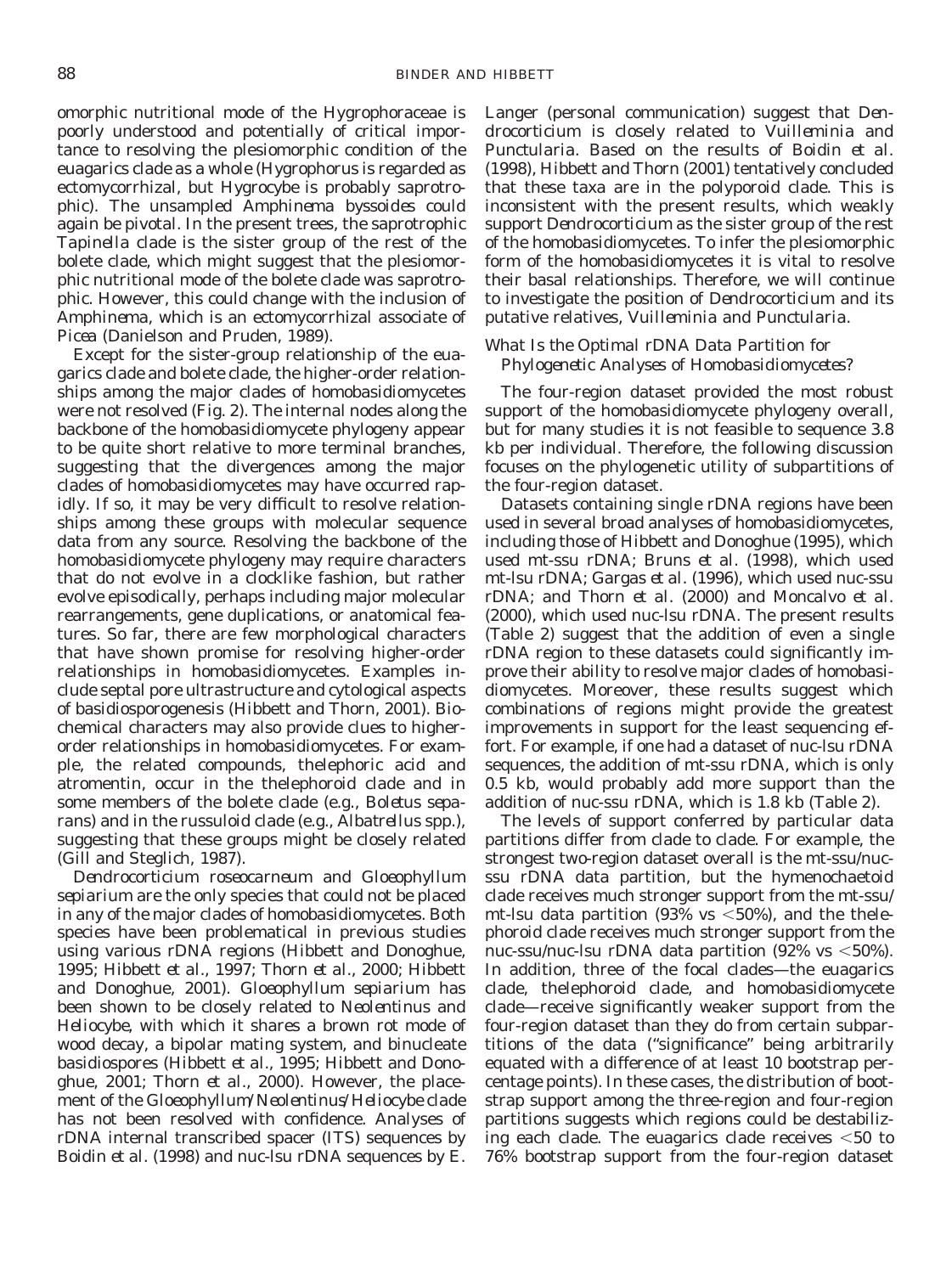and all three-region datasets that include the nuc-lsu rDNA, but receives 92% bootstrap support from the three-region data partition that excludes the nuc-lsu rDNA, which suggests that the nuc-lsu rDNA weakens support for the euagarics clade (Table 2). By the same reasoning, the thelephoroid clade and homobasidiomycete clade appear to be destabilized by the mt-lsu rDNA (Table 2). We do not know why the inclusion of nuc-lsu rDNA and mt-lsu rDNA sequences reduces support for certain clades; it could be due to actual conflicts among gene phylogenies (although these were not detected), excessive homoplasy, or possibly sequencing or alignment error.

## **CONCLUSIONS**

The analyses presented here strongly support the monophyly of the eight major clades of homobasidiomycetes recognized by Hibbett and Thorn (2001), except the polyporoid clade, which is still weakly supported. These analyses also provided strong support for the core euagarics clade (with its sister group, the Hygrophoraceae) and the euagarics/bolete clade, which have not previously been resolved with confidence. Thus, analyses of the four-region dataset improve understanding of the higher-level relationships of homobasidiomycetes. Nevertheless, even with 3.8 kb of sequence per taxon, the backbone of the homobasidiomycete phylogeny and the internal topologies of several major clades remain poorly understood. Resolving these relationships may be among the most challenging problems in homobasidiomycete systematics.

## **ACKNOWLEDGMENTS**

The authors are grateful to the individuals and institutions who provided cultures and DNA samples (including Ewald Langer, Gitta Langer, Jean-Marc Moncalvo, Greg Thorn, Rytas Vilgalys, Yi-Jian Yao, USDA Forest Products Laboratory, Canadian Collection of Fungal Cultures, Centraalbureau voor Schimmelcultures), and Ms. Amanda Little for expert technical assistance. This work was supported by National Science Foundation Grant DEB-9903835.

#### **REFERENCES**

- Boidin J., Mugnier, J., and Canales, R. (1998). Taxonomie moleculaire des Aphyllophorales. *Mycotaxon* **66:** 445–491.
- Bresinsky A., Jarosch, M., Fischer, M., Schönberger, I., and Wittmann-Bresinsky, B. (1999). Phylogenetic relationships within *Paxillus* s.l. (Basidiomycetes, Boletales): Separation of a southern hemisphere genus. *Plant Biol.* **1:** 327–333.
- Bruns, T. D., and Szaro, T. M. (1992). Rate and mode differences between nuclear and mitochondrrial small-subunit rRNA genes in mushrooms. *Mol. Biol. Evol.* **9:** 836–855.
- Bruns, T. D., Szaro, T. M., Gardes, M., Cullings, K. W., Pan, J. J., Taylor, D. L., Horton, T. R., Kretzer, A., Garbelotto, M., and Li, Y. (1998). A sequence database for the identification of ectomycorrhizal basidiomycetes by phylogenetic analysis. *Mol. Ecol.* **7:** 257–272.
- Danielson, R. M., and Pruden, M. (1989). The ectomycorrhizal status of urban spruce. *Mycologia* **81:** 335–341.
- Donk, M. A. (1964). A conspectus of the families of the Aphyllophorales. *Persoonia* **3:** 199–324.
- Fayod, V. (1889). Prodrome d'une histoire naturelle des agaricinées. *Ann. Sci. Bot., Se´r. 7,* **9:** 181–411.
- Fries, E. M. (1874). "Hymenomycetes Europaei. Upsaliae," E. Berling, Uppsala.
- Gargas, A., DePriest, P. T., Grube, M., and Tehler, A. (1996). Multiple origins of lichen symbioses in fungi suggested by ssu rDNA phylogeny. *Science* **268:** 1492–1495.
- Gilbertson, R. L., and Ryvarden, L. (1986). "North American Polypores, vol. 1," Fungiflora, Oslo, Norway.
- Gill, M., and Steglich, W. (1987). Pigments of fungi (macromycetes). *Progr. Chem. Org. Nat. Prod.* **51:** 1–317.
- Goldman, N., Anderson, J. P., and Rodrigo, A. G. (2000). Likelihoodbased tests of topologies in phylogenetics. *Syst. Biol.* **49:** 652–670.
- Hawksworth, D. L., Kirk, P. M., Sutton, B. C., and Pegler, D. N. (1995). "Dictionary of Fungi, 8th ed.," CAB International, Wallingford, UK.
- Hibbett, D. S. (1996). Phylogenetic evidence for horizontal transmission of group I introns in the nuclear ribosomal DNA of mushroomforming fungi. *Mol. Biol. Evol.* **13:** 903–917.
- Hibbett, D. S., and Donoghue, M. J. (1995). Progress toward a phylogenetic classification of the Polyporaceae through parsimony analysis of mitochondrial ribosomal DNA sequences *Can. J. Bot.* **73:** 853–861.
- Hibbett, D. S., and Donoghue, M. J. (2001). Analysis of character correlations among wood decay mechanisms, mating systems, and substrate ranges in homobasidiomycetes. *Syst. Biol.* **49:** 215–242.
- Hibbett, D. S., and Thorn, R. G. (2001). Basidiomycota: Homobasidiomycetes. *In* "The Mycota VII Part B, Systematics and Evolution" (D. J. McLaughlin, E. G. McLaughlin, and P. A. Lemke, Eds.), pp 121–168. Springer-Verlag, Berlin.
- Hibbett, D. S., Gilbert, L.-B., and Donoghue, M. J. (2000). Evolutionary instability of ectomycorrhizal symbioses in basidiomycetes. *Nature (London)* **407:** 506–508.
- Hibbett, D. S., Pine, E. M., Langer, E., Langer, G., and Donoghue, M. J. (1997). Evolution of gilled mushrooms and puffballs inferred from ribosomal DNA sequences. *Proc. Natl. Acad. Sci. USA* **94:** 12002–12006.
- Jülich, W. 1981. "Higher Taxa of Basidiomycetes," J. Cramer, Vaduz, Liechtenstein.
- Kishino, H., and Hasegawa, M. (1989). Evaluation of the maximum likelihood estimate of the evolutionary tree topologies from DNA sequence data, and the branching order in Hominoidea. *J. Mol. Evol.* **29:** 170–179.
- Kretzer, A. M., and Bruns, T. D. (1999). Use of *atp*6 in fungal phylogenetics: An example from the Boletales. *Mol. Phyl. Evol.* **13:** 483–492.
- Moncalvo, J. M., Lutzoni, F. M., Rehner, S. A., Johnson, J., and Vilgalys, R. (2000). Phylogenetic relationships of agaric fungi based on nuclear large subunit ribosomal DNA sequences. *Syst. Biol.* **49:** 278–305.
- Nakasone, K. (1990). Cultural studies and identification of woodinhabiting Corticiaceae and selected Hymenomycetes from North America. *Mycol. Mem.* **15:** 1–412.
- Oberwinkler, F. (1977). Das neue System der Basidiomyceten. *In* "Beiträge zur Biologie der Niederen Pflanzen" (H. Frey, H. Hurka, and F. Oberwinkler, Eds.), pp 59–105, G. Fischer, Stuttgart, Germany.
- Patouilliard, N. (1900). "Essai Taxonomique sûr les Familles et les Genres des Hyménomycètes," Lucien Declume, Lons-le-Saunier.